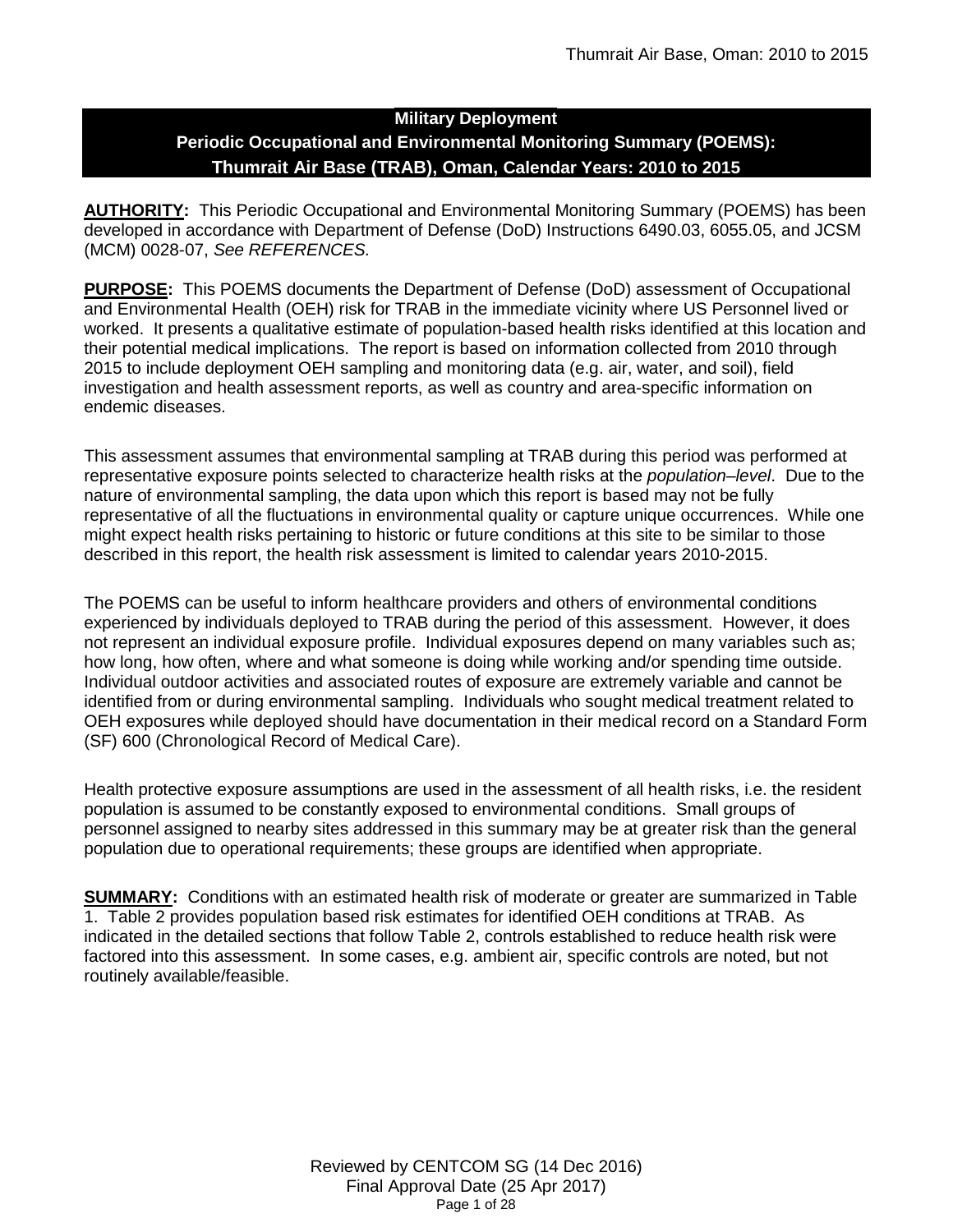## **POEMS**

# **Table 1: Summary of Occupational and Environmental Conditions with MODERATE or Greater Health Risk**

#### *Short-term health risks & medical implications:*

The following may have caused acute health effects in some personnel during deployment at TRAB:

Food/waterborne diseases (e.g., bacterial diarrhea, hepatitis A, typhoid/paratyphoid fever, brucellosis, diarrhea-protozoal, hepatitis E); other endemic diseases (cutaneous/visceral leishmaniasis, Crimean-Congo hemorrhagic fever, sandfly fever, typhus-fleaborn, dengue fever, west nile fever, tick-borne rickettsioses, sindbis, leptospirosis, schistosomiasis, Tuberculosis (TB), meningoccal meningitis, rabies, Q fever); venomous animals/insects; and heat stress. For food/waterborne diseases (e.g., bacterial diarrhea, hepatitis A, typhoid fever, brucellosis, diarrhea-protozoal, hepatitis E), if ingesting local food and water, the health effects can temporarily incapacitate personnel (diarrhea) or result in prolonged illness (hepatitis A, typhoid fever, brucellosis, hepatitis E). Risks from food/waterborne diseases may have been reduced with preventive medicine controls and mitigation, which includes hepatitis A and typhoid fever vaccinations and only drinking from approved water sources in accordance with standing CENTCOM policy. For other vector-borne endemic diseases (cutaneous leishmaniasis, Crimean-Congo hemorrhagic fever, sandfly fever, typhus-fleaborn,dengue fever, west nile fever, tick-borne rickettsioses, sindbis), these diseases may constitute a significant risk due to exposure to biting vectors; risk reduced to low by proper wear of the treated uniform, application of repellent to exposed skin and bed net, and appropriate chemoprophylaxis. For water contact diseases (leptospirosis, schistosomiasis) activities involving extensive contact with surface water increase risk. For respiratory diseases (tuberculosis, meningococcal meningitis) personnel in close-quarter conditions could have been at risk for person-to-person spread. Animal contact diseases (rabies, Q fever), pose year-round risk. For venomous animals and insects, if encountered, effects of venom varied with species from mild localized swelling to potentially lethal effects; risks reduced by avoiding contact and proper and timely treatment. For heat stress, risk can be greater for susceptible persons including those older than 45, of low fitness level, unacclimatized, or with underlying medical conditions. Risks from heat stress may have been reduced with preventive medicine controls, work-rest cycles, and mitigation. Air quality: Exposures may result in mild to more serious short-term health effects (e.g., eye, nose or throat and lung irritation) in some personnel while at this site. For certain subgroups of the deployed forces (e.g., those with pre-existing asthma/cardiopulmonary conditions) are at greatest risk of developing notable health effects. Although most effects from exposure to particulate matter should have resolved post-deployment, providers should be prepared to consider the relationship between deployment exposures and current complaints. Some individuals may have sought treatment for acute respiratory irritation during their time at TRAB. Personnel who reported with symptoms or required treatment while at this site should have exposure/treatment noted in medical record (e.g., electronic medical record and/or on a Standard Form (SF) 600 (Chronological Record of Medical Care).

#### *Long-term health risks & medical implications:*

Inhalation of dust: Fine particulate matter less than 2.5 micrometers in diameter (PM2.5) are routinely present in the air on TRAB at higher concentrations than would typically be experienced in the United States. The long-term risk related to exposure to PM 2.5 was **moderate**. Individuals who routinely worked outdoors and inhaled PM2.5 at levels present at TRAB may have developed health conditions such as chronic bronchitis, reduced lung function and asthma. Individuals with a history of asthma or pre-existing cardiopulmonary disease are likely at greatest risk. At this time, there are no specific recommended post-deployment medical surveillance evaluations for individuals with particulate exposures. Providers should consider individual health status (e.g., any underlying conditions/susceptibilities) and unique individual OEH exposures (such as welding fumes) when addressing individual concerns. Although short-term effects from exposure to dust should have resolved post-deployment, providers should consider the relationship between potential deployment exposures and current complaints.

|                                                                                              | Table 2: Population-Based Health Risk Estimates - TRAB, Oman <sup>1, 2</sup>              |                                                                                     |                                                                                              |
|----------------------------------------------------------------------------------------------|-------------------------------------------------------------------------------------------|-------------------------------------------------------------------------------------|----------------------------------------------------------------------------------------------|
| <b>Source of Identified</b><br>Health Risk <sup>3</sup>                                      | <b>Unmitigated Health Risk</b><br>Estimate <sup>4</sup>                                   | <b>Control Measures</b><br>Implemented <sup>3</sup>                                 | <b>Residual Health Risk</b><br>Estimate <sup>*</sup>                                         |
| Air                                                                                          |                                                                                           |                                                                                     |                                                                                              |
| Particulate matter less<br>than 10 microns in<br>diameter $(PM_{10})$<br>(see paragraph 2.3) | Short-term: Not evaluated:                                                                | Personnel live and work in air<br>conditioned buildings.<br>Paved roads limit dust. | Not evaluated; insufficient<br>data exist upon which to<br>base a health risk<br>assessment. |
|                                                                                              | Long-term: Health guidelines<br>not defined                                               |                                                                                     | <b>Health</b><br>Long-term:<br>quidelines not defined                                        |
| Particulate matter less<br>than 2.5 microns in<br>diameter ( $PM_{2.5}$ )                    | Short-term: - the health risk<br>associated with typical $PM_{2.5}$<br>exposures was Low. | Personnel live and work in air<br>conditioned buildings.                            | Short-term: Low                                                                              |

Reviewed by CENTCOM SG (14 Dec 2016) Final Approval Date (25 Apr 2017) Page 2 of 28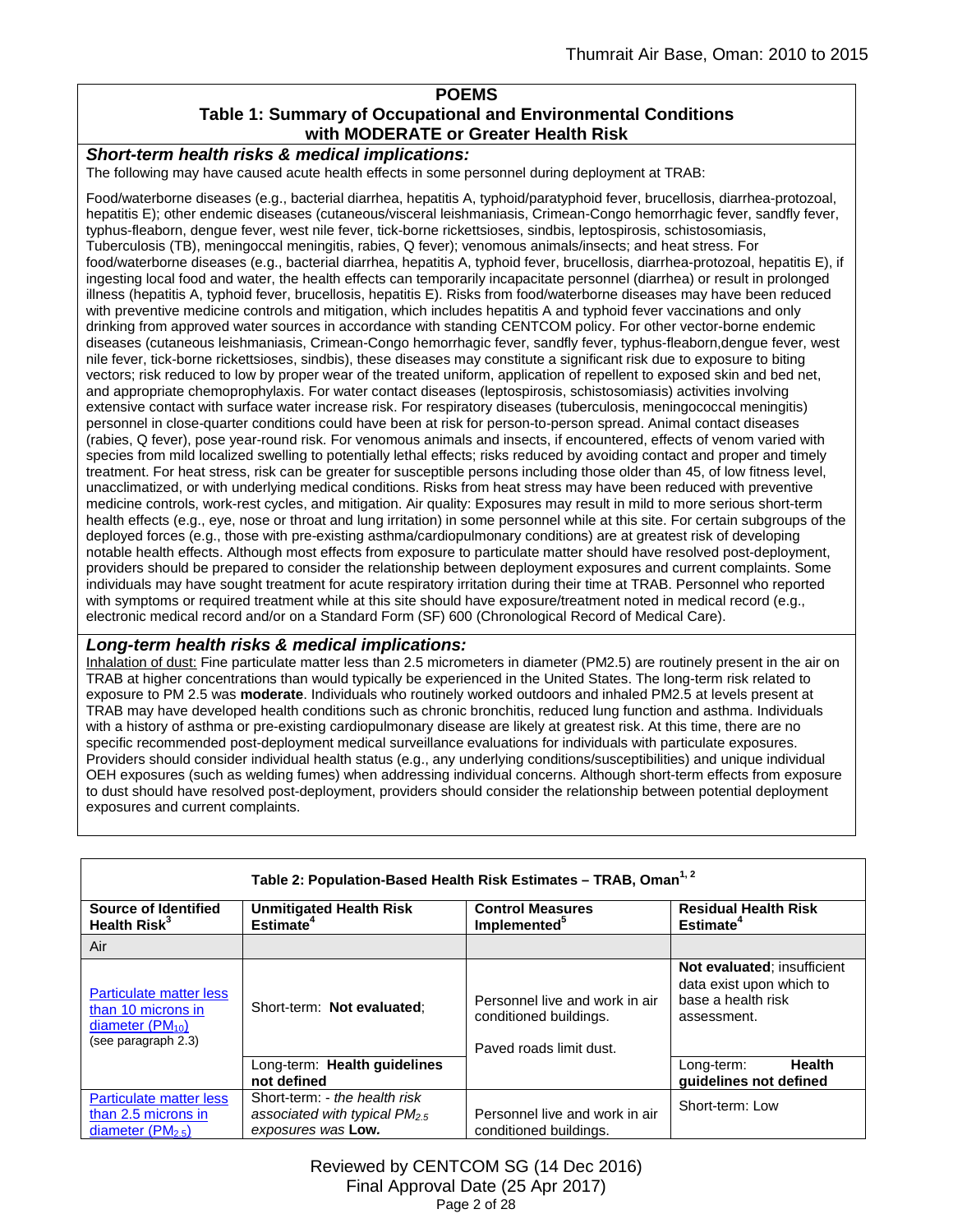<span id="page-2-2"></span><span id="page-2-1"></span><span id="page-2-0"></span>

|                                                         | Table 2: Population-Based Health Risk Estimates - TRAB, Oman <sup>1, 2</sup>                                                                                                                                                                                                                                                                                                                                                                                                                                                                                                                  |                                                     |                                                      |
|---------------------------------------------------------|-----------------------------------------------------------------------------------------------------------------------------------------------------------------------------------------------------------------------------------------------------------------------------------------------------------------------------------------------------------------------------------------------------------------------------------------------------------------------------------------------------------------------------------------------------------------------------------------------|-----------------------------------------------------|------------------------------------------------------|
| <b>Source of Identified</b><br>Health Risk <sup>3</sup> | <b>Unmitigated Health Risk</b><br>Estimate <sup>4</sup>                                                                                                                                                                                                                                                                                                                                                                                                                                                                                                                                       | <b>Control Measures</b><br>Implemented <sup>5</sup> | <b>Residual Health Risk</b><br>Estimate <sup>4</sup> |
| $(see$ paragraph 2.4)                                   | The majority of the time no acute<br>health effects such as eye, nose,<br>or throat irritation from exposure<br>was anticipated to have<br>occurred. Mild acute (short-<br>term) health effects were<br>possible for those individuals<br>who spent much of their time<br>outdoors. Existing medical<br>conditions (e.g., asthma or<br>respiratory diseases) may be<br>exacerbated.                                                                                                                                                                                                           | Paved roads limit dust.                             |                                                      |
|                                                         | Long-term: the health risk<br>associated with typical PM <sub>2.5</sub><br>exposures was Moderate<br>At the <b>moderate</b> risk level, a<br>small percentage of individuals<br>may have been at increased risk<br>of developing chronic health<br>conditions. These conditions<br>include reduced lung function,<br>chronic bronchitis, chronic<br>obstructive pulmonary disease<br>(COPD), asthma, and other<br>cardiopulmonary diseases.<br>Those with a history of asthma or<br>pre-existing cardiopulmonary<br>disease have a higher risk for<br>developing these chronic<br>conditions. |                                                     | Long-term: Moderate                                  |
| <b>Airborne Metals</b><br>(see paragraph 2.5)           | Short-Term: Low<br>Long-term: Low                                                                                                                                                                                                                                                                                                                                                                                                                                                                                                                                                             |                                                     | Short-Term: Low<br>Long-term: Low                    |
| <b>Volatile Organic</b>                                 | Short-term: Not evaluated                                                                                                                                                                                                                                                                                                                                                                                                                                                                                                                                                                     |                                                     | Short-term: Not evaluated.                           |
| Compounds (VOC)<br>(see paragraph 2.6)                  | Long-term: Not evaluated                                                                                                                                                                                                                                                                                                                                                                                                                                                                                                                                                                      |                                                     | Long-term: Not evaluated.                            |
| Soil                                                    |                                                                                                                                                                                                                                                                                                                                                                                                                                                                                                                                                                                               |                                                     |                                                      |
| Soil<br>(see paragraph 3)                               | Short-term: None evaluated.<br>Currently soil sampling data is<br>not evaluated for short term<br>(acute) health risks.<br>Long-term: None identified.                                                                                                                                                                                                                                                                                                                                                                                                                                        |                                                     | Short-Term: None<br>evaluated<br>Long-term: None     |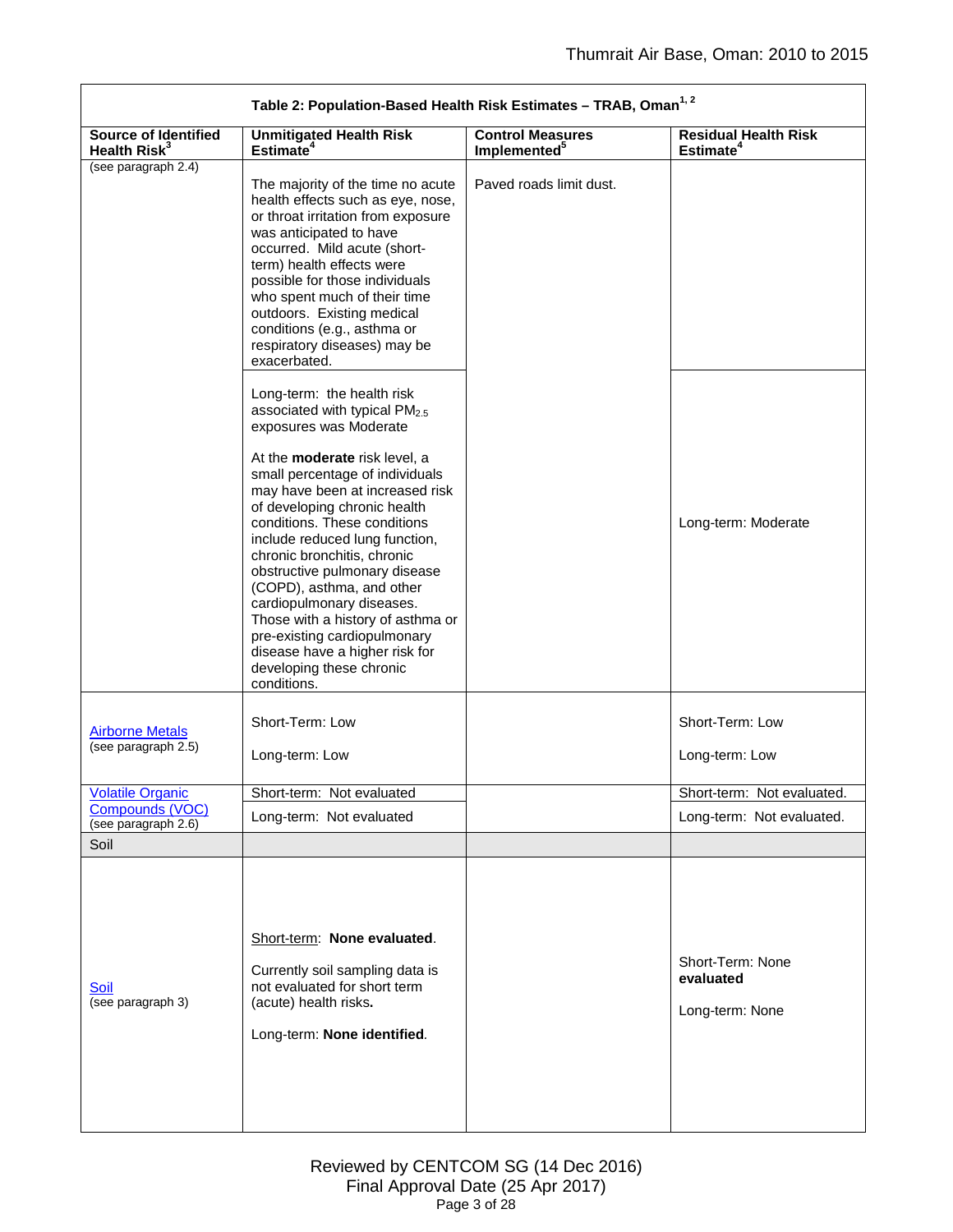<span id="page-3-2"></span><span id="page-3-1"></span><span id="page-3-0"></span>

|                                                                                                                | Table 2: Population-Based Health Risk Estimates - TRAB, Oman <sup>1, 2</sup>                                                                                                                                                                                                                                                                                                                            |                                                                                                                                                                                               |                                                                                                                                                                                                                                                                                                                                                                               |
|----------------------------------------------------------------------------------------------------------------|---------------------------------------------------------------------------------------------------------------------------------------------------------------------------------------------------------------------------------------------------------------------------------------------------------------------------------------------------------------------------------------------------------|-----------------------------------------------------------------------------------------------------------------------------------------------------------------------------------------------|-------------------------------------------------------------------------------------------------------------------------------------------------------------------------------------------------------------------------------------------------------------------------------------------------------------------------------------------------------------------------------|
| <b>Source of Identified</b><br>Health Risk <sup>3</sup>                                                        | <b>Unmitigated Health Risk</b><br>Estimate <sup>4</sup>                                                                                                                                                                                                                                                                                                                                                 | <b>Control Measures</b><br>Implemented <sup>5</sup>                                                                                                                                           | <b>Residual Health Risk</b><br>Estimate <sup>4</sup>                                                                                                                                                                                                                                                                                                                          |
| <b>Water</b>                                                                                                   |                                                                                                                                                                                                                                                                                                                                                                                                         |                                                                                                                                                                                               |                                                                                                                                                                                                                                                                                                                                                                               |
| <b>Consumed Water</b><br>(Water Used for                                                                       | Short-term: Low<br>U.S. Public Health Command<br>approved bottled water and<br>packaged water from the<br><b>Expeditionary Water Packaging</b><br>System was provided for<br>drinking. No analytes were<br>detected above the 14 day<br>15L/day negligible drinking water<br>military exposure guidelines.                                                                                              | U.S. Public Health Command<br>approved bottled water and<br>Preventive Medicine/ Army<br>Veterinary approved<br>packaged water were<br>supplied and consumed<br>except for a brief period     | Short-term: Low                                                                                                                                                                                                                                                                                                                                                               |
| Drinking)<br>(see paragraph 4.2)                                                                               | Long-term: Low.<br>U.S. Public Health Command<br>approved bottled water and<br>packaged water from the<br><b>Expeditionary Water Packaging</b><br>System were provided for<br>drinking. No analyte was<br>detected above the 14 day<br>15L/day negligible drinking water<br>military exposure guidelines.                                                                                               | during the onset of the war.<br>Active and ongoing drinking<br>water surveillance program.                                                                                                    | Long-term: Low                                                                                                                                                                                                                                                                                                                                                                |
| Water used for other<br>purposes (non-                                                                         | Short-term health risk: Low<br>based on data                                                                                                                                                                                                                                                                                                                                                            | Water surveillance programs<br>which routinely monitor for                                                                                                                                    | Short-term: Low                                                                                                                                                                                                                                                                                                                                                               |
| drinking)<br>(see paragraph 4.3)                                                                               | Long-term health risk: Low<br>based on data                                                                                                                                                                                                                                                                                                                                                             | disinfectant residual and<br>bacteriological contamination.                                                                                                                                   | Long-term: Low                                                                                                                                                                                                                                                                                                                                                                |
| <b>Military Unique</b>                                                                                         |                                                                                                                                                                                                                                                                                                                                                                                                         |                                                                                                                                                                                               |                                                                                                                                                                                                                                                                                                                                                                               |
| Chemical Biological,<br>Radiological Nuclear                                                                   | Short-term: None identified                                                                                                                                                                                                                                                                                                                                                                             | Not Applicable                                                                                                                                                                                | Short-term: None identified                                                                                                                                                                                                                                                                                                                                                   |
| (CBRN) Weapons<br>(see paragraph 5.1)                                                                          | Long-term: None identified                                                                                                                                                                                                                                                                                                                                                                              | Not Applicable                                                                                                                                                                                | Long-term: None identified                                                                                                                                                                                                                                                                                                                                                    |
| Depleted Uranium<br>(DU)                                                                                       | Short-term: None identified                                                                                                                                                                                                                                                                                                                                                                             | Not Applicable                                                                                                                                                                                | Short-term: None identified                                                                                                                                                                                                                                                                                                                                                   |
| (see paragraph 5.2)                                                                                            | Long-term: None identified                                                                                                                                                                                                                                                                                                                                                                              | Not Applicable                                                                                                                                                                                | Long-term: None identified                                                                                                                                                                                                                                                                                                                                                    |
| Ionizing Radiation                                                                                             | Short-term: Low                                                                                                                                                                                                                                                                                                                                                                                         | <b>ALARA</b>                                                                                                                                                                                  | Short-term: Low                                                                                                                                                                                                                                                                                                                                                               |
| (see paragraph 5.3)                                                                                            | Long-term: Low                                                                                                                                                                                                                                                                                                                                                                                          | <b>ALARA</b>                                                                                                                                                                                  | Long-term: Low                                                                                                                                                                                                                                                                                                                                                                |
| Non-ionizing Radiation                                                                                         | Short-term: None identified                                                                                                                                                                                                                                                                                                                                                                             | Personnel follow SOPs and<br>hazard warnings.                                                                                                                                                 | Short-term: None identified                                                                                                                                                                                                                                                                                                                                                   |
| (see paragraph 5.4)                                                                                            | Long-term: None identified                                                                                                                                                                                                                                                                                                                                                                              | Personnel follow SOPs and<br>hazard warnings.                                                                                                                                                 | Long-term: None identified                                                                                                                                                                                                                                                                                                                                                    |
| Endemic<br><b>Disease</b>                                                                                      |                                                                                                                                                                                                                                                                                                                                                                                                         |                                                                                                                                                                                               |                                                                                                                                                                                                                                                                                                                                                                               |
| <b>Gastrointestinal</b><br>Foodborne/Waterborne<br>(e.g., diarrhea-<br>bacteriological)<br>(see paragraph 6.2) | Short-term: Variable: High<br>(Bacterial Diarrhea, Hepatitis A,<br>Typhoid/Paratyphoid fever) to<br>Moderate (Diarrhea - Protozoal,<br>Brucellosis and Hepatitis E). If<br>ingesting local food/water, the<br>health effects could have been<br>temporarily incapacitating to<br>personnel (Diarrhea) or resulted<br>in prolonged illness (Hepatitis A,<br>Typhoid Fever, Brucellosis,<br>Hepatitis E). | Preventive measures<br>included Hepatitis A and<br>Typhoid fever vaccination,<br>consumption of food and<br>water used only from<br>approved sources and<br>routinely monitored. (MOD<br>12). | Based on efficacy of control<br>measure as evidenced by<br>lack of disease(s) reported<br>in various medical<br>surveillance data bases e.g,<br>TMDS, MERS, DRSi.<br>Short-term: Low Based on<br>disease incident reporting<br>from TRAB, bacterial and<br>protozoal gastrointestinal<br>diseases, cholera,<br>brucellosis, and hepatitis E<br>infections present a low risk. |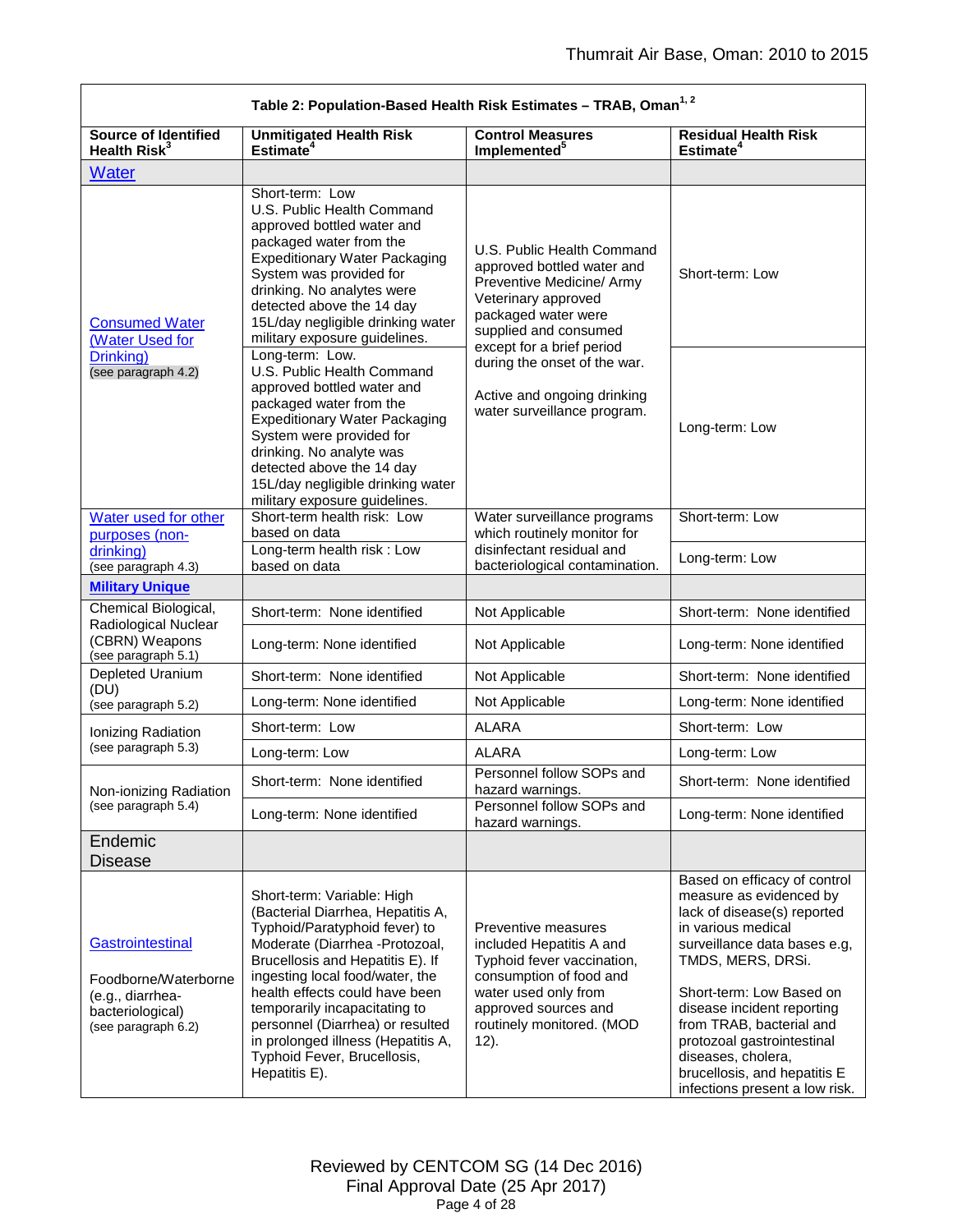|                                                                           | Table 2: Population-Based Health Risk Estimates - TRAB, Oman <sup>1, 2</sup>                                                                                                                                                                                                                                                     |                                                                                                                                                                                                                                                                                                                   |                                                                                                                                                                                                                                                                                                                                |
|---------------------------------------------------------------------------|----------------------------------------------------------------------------------------------------------------------------------------------------------------------------------------------------------------------------------------------------------------------------------------------------------------------------------|-------------------------------------------------------------------------------------------------------------------------------------------------------------------------------------------------------------------------------------------------------------------------------------------------------------------|--------------------------------------------------------------------------------------------------------------------------------------------------------------------------------------------------------------------------------------------------------------------------------------------------------------------------------|
| <b>Source of Identified</b><br>Health Risk <sup>3</sup>                   | <b>Unmitigated Health Risk</b><br>Estimate <sup>4</sup>                                                                                                                                                                                                                                                                          | <b>Control Measures</b><br>Implemented <sup>5</sup>                                                                                                                                                                                                                                                               | <b>Residual Health Risk</b><br>Estimate <sup>4</sup>                                                                                                                                                                                                                                                                           |
|                                                                           | Long-term: Low                                                                                                                                                                                                                                                                                                                   |                                                                                                                                                                                                                                                                                                                   | Long-term: Low                                                                                                                                                                                                                                                                                                                 |
| <b>Arthropod Vector</b><br><b>Borne</b><br>(see paragraph 6.3)            | Short-term: Moderate<br>(Leishmaniasis-<br>Cutaneous/Visceral, Crimean-<br>Congo Hemorrhagic fever), Low<br>(Sandfly Fever, Typhus-<br>Fleaborn, Dengue Fever, West<br>Nile Fever, Tick-borne<br>Rickettsioses, Sindbis).                                                                                                        | Preventive measures<br>included proper wear of the<br>treated uniform and<br>application of repellent to<br>exposed skin and appropriate<br>chemoprophylaxis.                                                                                                                                                     | Based on efficacy of control<br>measure as evidenced by<br>lack of disease(s) reported in<br>various medical surveillance<br>data bases e.g, TMDS,<br>MERS, DRSi.<br>Short-term: Low for malaria<br>and cutaneous leishmaniasis<br>and all other vector-borne<br>diseases based on disease<br>incident reporting from<br>TRAB. |
|                                                                           | Long-term: Low. It is possible to<br>be infected during deployment<br>with leishmaniasis, but not to<br>have clinically evident disease<br>until redeployed.                                                                                                                                                                     |                                                                                                                                                                                                                                                                                                                   | Long-term: Low based on<br>disease incident reporting<br>from TRAB.                                                                                                                                                                                                                                                            |
| <b>Water-Contact</b><br>(e.g. wading,<br>swimming)<br>(see paragraph 6.4) | Short-term: Moderate<br>(Leptospirosis,<br>Schistosomiasis)                                                                                                                                                                                                                                                                      | Avoidance of fresh water<br>sources, such as puddles/<br>standing water, drainage<br>areas, etc. Treatment<br>(primarily chlorination)<br>process for non-drinking                                                                                                                                                | Based on efficacy of control<br>measure as evidenced by<br>lack of disease(s) reported<br>in various medical<br>surveillance data bases e.g,<br>TMDS, MERS, DRSi.<br>Short-term: Low based on<br>disease incident reporting<br>from TRAB.                                                                                      |
|                                                                           | Long-term: Low based on<br>disease incident reporting from<br>TRAB.                                                                                                                                                                                                                                                              | water (water used for bathing,<br>cooking, etc.).                                                                                                                                                                                                                                                                 | Long-term: Low based on<br>disease incident reporting<br>from TRAB.                                                                                                                                                                                                                                                            |
| Respiratory<br>(see paragraph 6.5)                                        | Short-term: Low for<br>Tuberculosis, TB. The high rate<br>of personnel turnover, shared<br>dining, berthing, recreational<br>facilities, and working spaces<br>may allow for the easy<br>transmission of upper respiratory<br>infections, including influenza.<br>Long-term: Low. The majority of<br>respiratory diseases do not | Influenza immunizations are<br>given either before or during<br>deployment. Local and third<br>country national<br>workers/contractors are<br>required to complete health<br>screening prior to<br>employment. Potential<br>tuberculosis exposure is<br>addressed in the Post<br>Deployment Health<br>Assessment. | Based on efficacy of control<br>measure as evidenced by<br>lack of disease(s) reported<br>in various medical<br>surveillance data bases e.g,<br>TMDS, MERS, DRSi.<br>Short-term: Low for upper<br>respiratory infections and<br>tuberculosis.<br>Long-term: Low based on<br>disease incident reporting                         |
| <b>Animal Contact</b><br>(see paragraph 6.6                               | cause prolonged illness.<br>Short-term: Low for rabies based<br>on disease incident reporting                                                                                                                                                                                                                                    | Standard preventive medicine<br>measures, as well as                                                                                                                                                                                                                                                              | from TRAB.<br>Based on efficacy of control<br>measure as evidenced by                                                                                                                                                                                                                                                          |

<span id="page-4-2"></span><span id="page-4-1"></span><span id="page-4-0"></span>Reviewed by CENTCOM SG (14 Dec 2016) Final Approval Date (25 Apr 2017) Page 5 of 28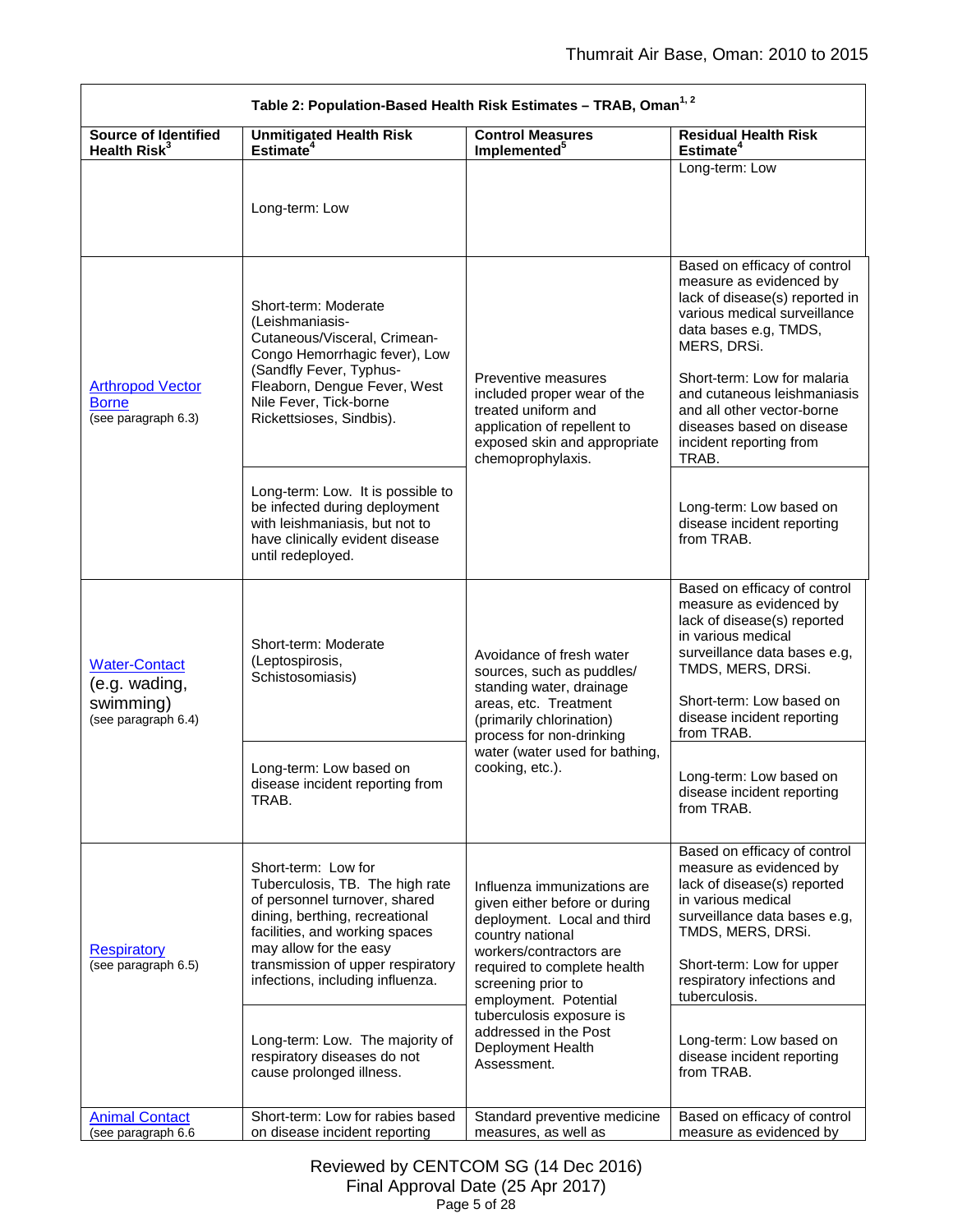<span id="page-5-3"></span><span id="page-5-2"></span><span id="page-5-1"></span><span id="page-5-0"></span>

|                                                                                          | Table 2: Population-Based Health Risk Estimates - TRAB, Oman <sup>1, 2</sup>                                                                                                                                                                                               |                                                                                                                                                                                                                                                    |                                                                                                                                                                                                                                           |
|------------------------------------------------------------------------------------------|----------------------------------------------------------------------------------------------------------------------------------------------------------------------------------------------------------------------------------------------------------------------------|----------------------------------------------------------------------------------------------------------------------------------------------------------------------------------------------------------------------------------------------------|-------------------------------------------------------------------------------------------------------------------------------------------------------------------------------------------------------------------------------------------|
| <b>Source of Identified</b><br>Health Risk <sup>3</sup>                                  | <b>Unmitigated Health Risk</b><br>Estimate <sup>4</sup>                                                                                                                                                                                                                    | <b>Control Measures</b><br>Implemented <sup>5</sup>                                                                                                                                                                                                | <b>Residual Health Risk</b><br>Estimate <sup>4</sup>                                                                                                                                                                                      |
|                                                                                          | from TRAB.                                                                                                                                                                                                                                                                 | COCOM policy, generally<br>prohibit contact with,<br>adoption, or feeding of feral<br>animals. Immunizations for<br>anthrax and rabies (rabies<br>vaccination and/or immune<br>globulin given if clinically<br>directed).                          | lack of disease(s) reported<br>in various medical<br>surveillance data bases e.g,<br>TMDS, MERS, DRSi.<br>Short-term: Low based on<br>disease incident reporting<br>from TRAB.                                                            |
|                                                                                          | Long-term: Low based on<br>disease incident reporting from<br>TRAB.                                                                                                                                                                                                        |                                                                                                                                                                                                                                                    | Long-term: Low based on<br>disease incident reporting<br>from TRAB.                                                                                                                                                                       |
| <b>Venomous Animal/</b><br><b>Insects</b>                                                |                                                                                                                                                                                                                                                                            |                                                                                                                                                                                                                                                    |                                                                                                                                                                                                                                           |
| Snakes, scorpions,<br>and spiders<br>(see paragraph 7)                                   | Short-term: Low to High. If<br>encountered, effects of venom<br>vary with species from mild<br>localized swelling (e.g Scorpiops<br>lindbergi)) to potentially lethal<br>(e.g. saw-scaled viper or<br>Gloydius halys) based on<br>disease incident reporting from<br>TRAB. | <b>Standard Preventive Medicine</b><br>measures, such as the<br>reduction of harborages for<br>these animals, as well as<br>education on how to avoid<br>them (shake out boots before<br>donning, etc.), reduce the risk<br>of exposure and timely | Based on efficacy of control<br>measure as evidenced by<br>lack of disease(s) reported<br>in various medical<br>surveillance data bases e.g,<br>TMDS, MERS, DRSi.<br>Short-term: Low based on<br>disease incident reporting<br>from TRAB. |
|                                                                                          | Long-term: No long-term health<br>risk identified                                                                                                                                                                                                                          | treatment.                                                                                                                                                                                                                                         | Long-term: No long-term<br>health risk identified                                                                                                                                                                                         |
| <b>Heat/Cold Stress</b>                                                                  |                                                                                                                                                                                                                                                                            |                                                                                                                                                                                                                                                    |                                                                                                                                                                                                                                           |
| Heat<br>(see paragraph 8.2)                                                              | Short-term: Appropriately<br>Moderate as per measured<br>seasonal data risk of heat injury<br>in summer months (April -<br>October) for acclimatized<br>personnel.                                                                                                         | Adequate periods of<br>acclimatization for newly<br>reporting or returning<br>personnel.<br>Adjustment of work-rest<br>cycles based on monitoring of                                                                                               | Based on efficacy of control<br>measure and incidence of<br>heat/cold injury(ies) reported<br>in various medical<br>surveillance data bases e.g,<br>TMDS, MERS, DRSi.<br>Short-term: Moderate                                             |
|                                                                                          | Long-term: Generally Low                                                                                                                                                                                                                                                   | climatic conditions, hydration<br>recommendations and<br>awareness training.                                                                                                                                                                       | Long-term: Generally Low                                                                                                                                                                                                                  |
| Cold<br>(see paragraph 8.3)                                                              | Short-term: Appropriately Low as<br>per measured seasonal data.<br>The risk for cold stress/injuries is<br>largely dependent on<br>clothing/equipment worn,<br>operational work intensity and<br>individual factors rather than<br>environmental factors alone.            | Risks from cold stress are<br>reduced with protective<br>measures such as proper<br>wear of protective clothing.                                                                                                                                   | Short-term: Low                                                                                                                                                                                                                           |
|                                                                                          | Long-term: Generally Low                                                                                                                                                                                                                                                   |                                                                                                                                                                                                                                                    | Long-term: Generally Low                                                                                                                                                                                                                  |
| <b>Noise</b>                                                                             |                                                                                                                                                                                                                                                                            |                                                                                                                                                                                                                                                    |                                                                                                                                                                                                                                           |
| <b>Noise</b><br>(Continuous)<br>(Flightline, Power<br>Production)<br>(see paragraph 9.1) | Short-term: Low                                                                                                                                                                                                                                                            | Use of hearing protection.<br>Labeling noise hazardous<br>areas.<br>Leadership enforcement of                                                                                                                                                      | Based on efficacy of control<br>measure typically practiced.<br>Short-Term: Low based on<br>available data                                                                                                                                |
|                                                                                          | Long-term: Low based on<br>available data                                                                                                                                                                                                                                  | compliance with available<br>PPE.                                                                                                                                                                                                                  | Long-Term: Low based on<br>available data<br>Short-term: Insufficient data                                                                                                                                                                |
| Impulse                                                                                  | Short-term: Insufficient data exist                                                                                                                                                                                                                                        |                                                                                                                                                                                                                                                    |                                                                                                                                                                                                                                           |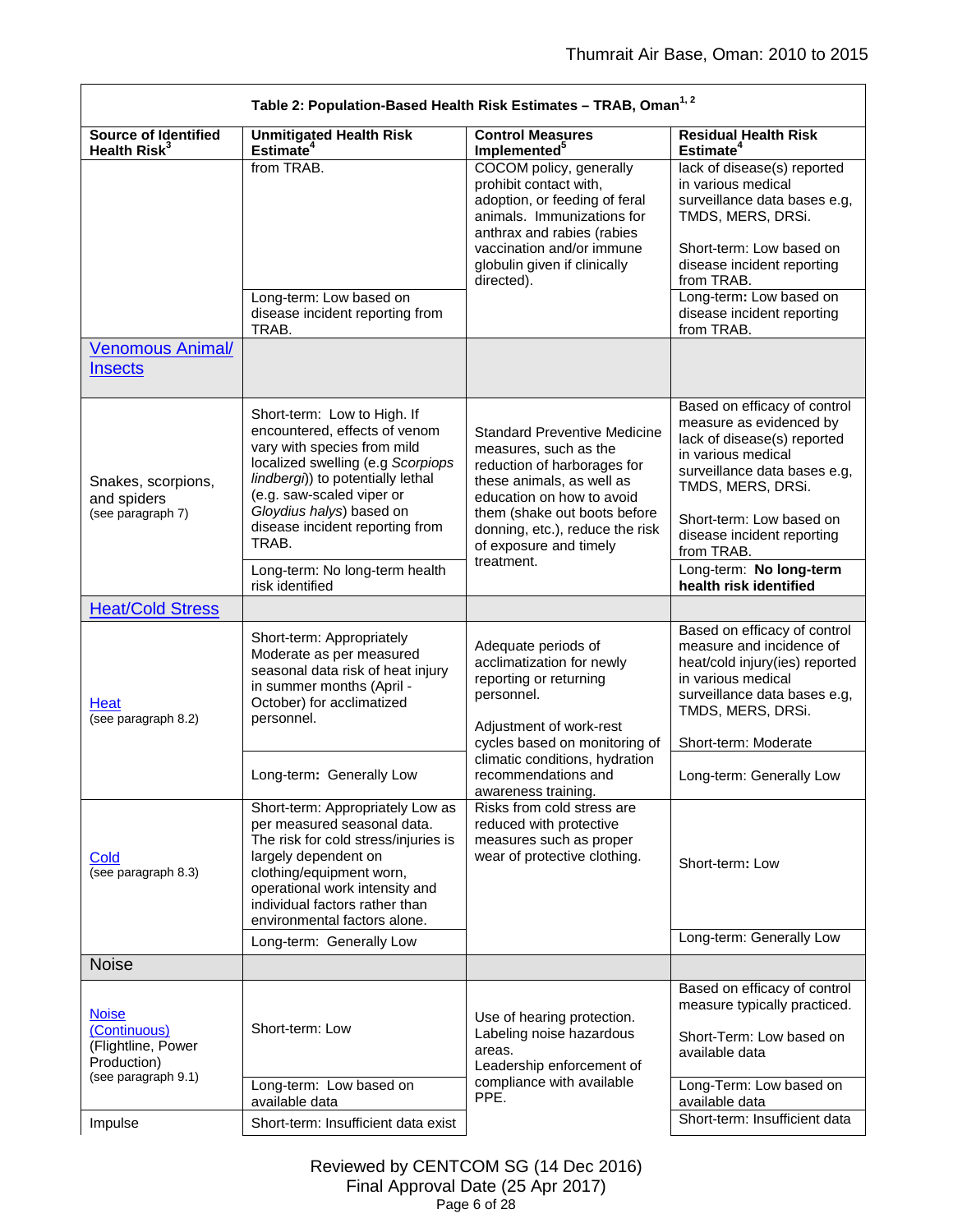<span id="page-6-0"></span>

|                                                                                    | Table 2: Population-Based Health Risk Estimates - TRAB, Oman <sup>1, 2</sup>         |                                                                                              |                                                                                      |
|------------------------------------------------------------------------------------|--------------------------------------------------------------------------------------|----------------------------------------------------------------------------------------------|--------------------------------------------------------------------------------------|
| <b>Source of Identified</b><br>Health Risk <sup>3</sup>                            | <b>Unmitigated Health Risk</b><br>Estimate <sup>4</sup>                              | <b>Control Measures</b><br>Implemented <sup>5</sup>                                          | <b>Residual Health Risk</b><br>Estimate <sup>4</sup>                                 |
| (see paragraph 9.2)                                                                | upon which to base a health risk<br>assessment                                       |                                                                                              | exist upon which to base a<br>health risk assessment                                 |
|                                                                                    | Long-term: Insufficient data exist<br>upon which to base a health risk<br>assessment |                                                                                              | Long-term: Insufficient data<br>exist upon which to base a<br>health risk assessment |
| <b>Unique Concerns</b>                                                             |                                                                                      |                                                                                              |                                                                                      |
| Any incident of fire or<br>spill that may have<br>happened<br>(see paragraph 10.1) | None                                                                                 | None                                                                                         | Short and Long Term: No<br>data available                                            |
| <b>Waste Sites/Waste</b><br>Disposal                                               | Short-term: Low                                                                      | Waste disposal are performed                                                                 | Short-term: Low                                                                      |
| (see paragraph 10.2)                                                               | Long-term: Low                                                                       | by contractors.                                                                              | Long-term: Low                                                                       |
| Fuel/petroleum<br>products/ industrial                                             | Short-term: Low                                                                      | 2012 spill: Aircraft<br>maintenance personnel<br>performed clean-up. PPE:<br>Nitrile gloves. | Short-term: Low                                                                      |
| chemical spills<br>(see paragraph 10.2)                                            | Long-term: Low                                                                       |                                                                                              | Long-term: Low                                                                       |
| Pesticides/Pest<br>Control                                                         | Pest management has not<br>sprayed any pesticides since last<br>rotation.            | See Section 10.4                                                                             | Short-term: No data<br>available                                                     |
| (see paragraph 10.3)                                                               | Long-term: No data available                                                         |                                                                                              | Long-term: No data<br>available                                                      |
| Asbestos<br>(see paragraph 10.4)                                                   | Not evaluated: no/insufficient<br>data exist upon which to base a<br>risk assessment | No control measures<br>implemented.                                                          | Short-term: No data<br>available                                                     |
|                                                                                    | Long-term: No data available                                                         |                                                                                              | Long-term: No data<br>available                                                      |
| <b>Lead Based Paint</b><br>(see paragraph 10.4)                                    | Not evaluated: no/insufficient<br>data exist upon which to base a<br>risk assessment | No control measures<br>implemented.                                                          | Short-term: No data<br>available                                                     |
|                                                                                    | Long-term: No data available                                                         |                                                                                              | Long-term: No data<br>available                                                      |
| <b>Burn Pits</b>                                                                   | None identified NA                                                                   |                                                                                              | Short-term: No data<br>available                                                     |
| (see paragraph 10.5)                                                               | Long-term: No data available                                                         | No burn pits at TRAB                                                                         | Long-term: No data<br>available                                                      |

# **POEMS**

# **Table 2: Population-Based Health Risk Estimates – TRAB, Oman**

 $1$  This Summary Table provides a qualitative estimate of population-based short-and long-term health risks associated with the occupational and environment conditions at TRAB and other locations frequented by U.S. military personnel in the immediate vicinity of TRAB, Oman. It does not represent an individual exposure profile. Actual individual exposures and health effects depend on many variables. For example, while a chemical may be present in the environment, if a person does not inhale, ingest, or contact a specific dose of the chemical for adequate duration and frequency, then there may be no health risk. Alternatively, a person at a specific location may experience a unique exposure, such as at the burn pit, which could result in a significant individual exposure. Any such person seeking medical care should have their specific conditions of exposure documented on Form SF600.

 $2$  This assessment is based on specific environmental sampling data and reports obtained from 2010 through 2015. Sampling locations are assumed to be representative of exposure points for the camp population, but may not reflect all the fluctuations in environmental quality or capture unique exposure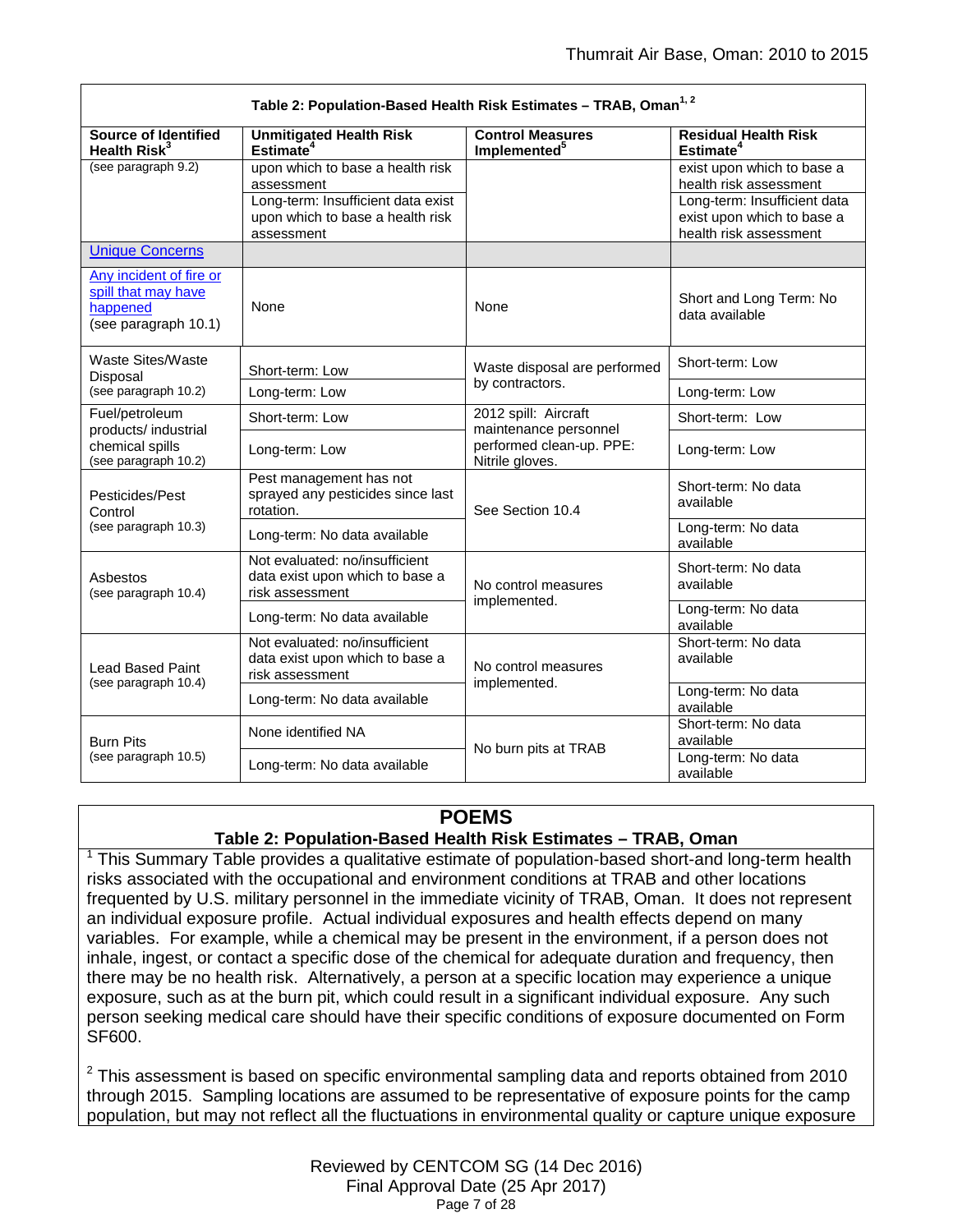#### **POEMS Table 2: Population-Based Health Risk Estimates – TRAB, Oman**

## incidents.

<sup>3</sup> This Summary Table is organized by major categories of identified sources of health risk. It only lists those sub-categories specifically identified and addressed at TRAB. The health risks are presented as Low, Moderate, High or Extremely High for both acute and chronic health effects. The risk level is based on an assessment of both the potential severity of the health effects that could be caused and probability that exposure would occur at a level to produce such health effects. Details can be obtained from the AF Public Health Center. More detailed descriptions of OEH exposures that were evaluated are discussed in the following sections of this report.

 $4$  Risks in this Summary Table are based on quantitative surveillance thresholds (e.g. review of disease surveillance data) or screening levels (e.g. Military Exposure Guidelines (MEGs) for chemicals*).* Some previous assessment reports may provide slightly inconsistent risk estimates because quantitative criteria such as MEGs may have changed since the samples were originally evaluated and/or because this assessment makes use of all historic site data while previous reports may have only been based on a few samples.

<sup>5</sup> All OEH risk estimates represent residual risk after accounting for preventive controls in place. Occupational exposures and exposures to endemic diseases are greatly reduced by preventive measures in place. For environmental exposures related to airborne dust, there are limited preventive measures available and available measures have little efficacy in reducing exposure to ambient conditions.

# **SITE DESCRIPTION:**

TRAB is located in central Oman, approximately 71 kilometers (km) north of Salalah (nearest coastal city). The American encampment is inside the Royal AF of Oman (RAFO) base. In addition, the RAFO base includes Dyncorp Inc, which has a war readiness material (WRM) maintenance mission. The airfield has one runway and is used for Air Force C-17 and KC-10 aircrafts and RAFO F-16 fighters. TRAB has approximately 500 US military and civilian personnel. There are approximately 237 structures on TRAB including tent city, administrative town, Ops Town, and Maintenance. The adjacent property is primarily desert and used for agriculture.

# **Local Climate:**

.

# 1 Discussion of Health Risks at TRAB, Oman by Source

The following sections provide additional information about the OEH conditions summarized above. All risk assessments were performed using the methodology described in the US Army Public Health Command Technical Guide 230, *Environmental Health Risk Assessment and Chemical Exposure Guidelines for Deployed Military Personnel* (USAPHC TG 230). All OEH risk estimates represent residual risk after accounting for controls measures in place. Occupational exposures and exposures to endemic diseases are greatly reduced by preventive measures. For environmental exposures related to airborne dust, there are limited preventive measures available, and available measures have little efficacy in reducing exposure to ambient conditions.

#### 2 Air

# 2.1 Area-Specific Sources Identified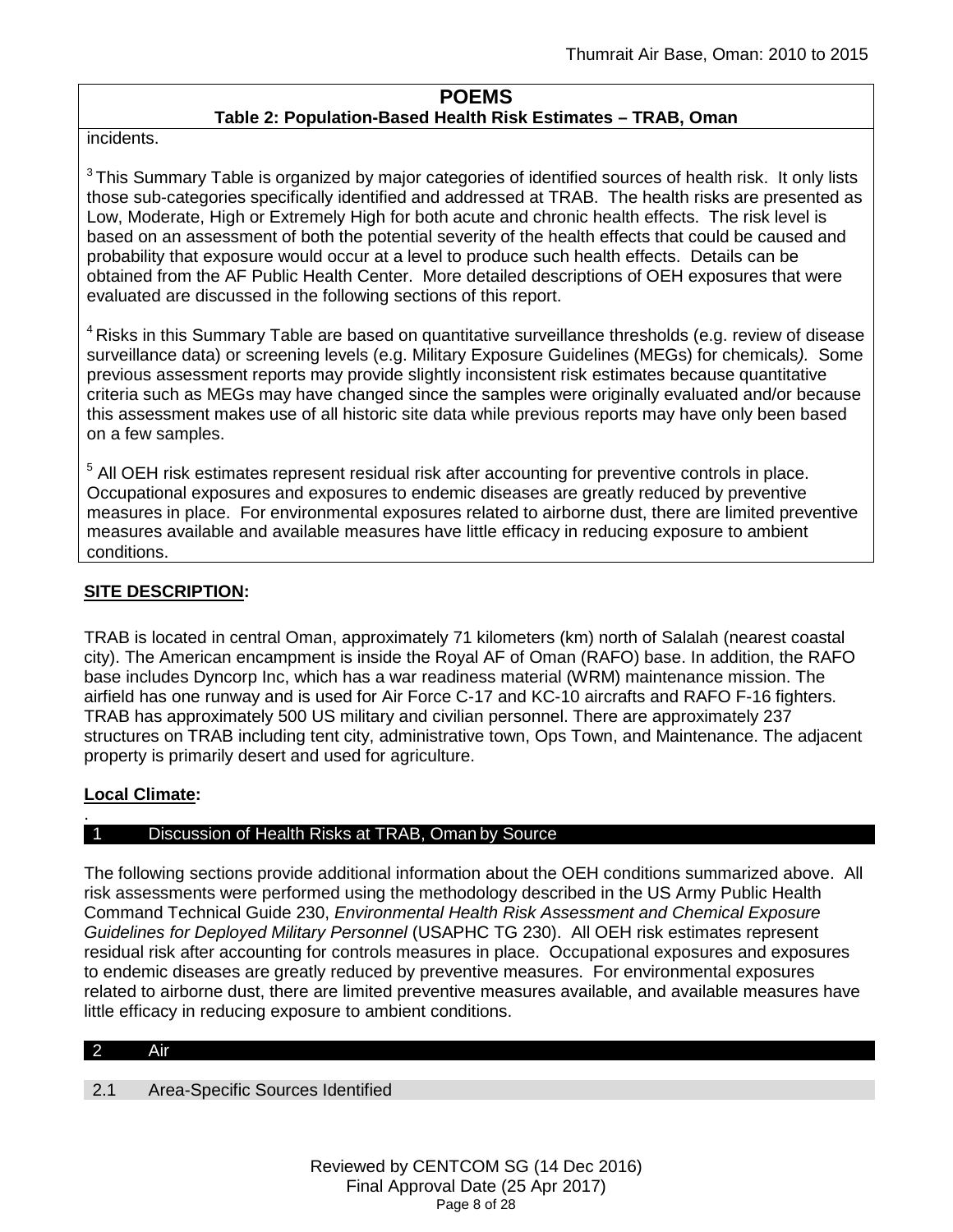Most of the buildings on base are trailers or tents. Living areas are all relocatable buildings (RLB) with tents for transitory personnel. Concrete sidewalks and walkways in the RLB living area were added in 2015. Work areas are mostly trailers with a few KSPANS. There are also few shops located in permanent (concrete) buildings. They are part of the base but are located outside the TRAB fence. These shops are in the RAFO (Ops) side of the base.

a. TRAB is situated in a dusty semi-arid desert environment. Inhalational exposure to high levels of dust and particulate matter, such as during high winds or dust storms may have resulted in mild to more serious short-term health effects (e.g., eye, nose or throat and lung irritation) in some personnel. Additionally, certain subgroups of the deployed forces (e.g., those with pre-existing asthma/cardio pulmonary conditions) were at greatest risk of developing notable health effects.

b. There are no off site industrial sources present in the immediate vicinity of the TRAB. However, A central power generation plant was constructed which reduced the use of tactical generators; however, exhaust products associated with diesel fuel for electric power generation persist.

C. No open air burning was conducted at TRAB

## 2.2 Particulate Matter

Particulate matter (PM) is a complex mixture of extremely small particles suspended in the air. PM includes solid particles and liquid droplets emitted directly into the air by sources such as: power plants, motor vehicles, aircraft, tactical generators, construction activities, fires, and natural windblown dust. PM can include sand, soil, metals, volatile organic compounds, allergens, and other compounds such as nitrates or sulfates that are formed by condensation or transformation of combustion exhaust. PM composition and particle size vary considerably depending on the source. Generally particulate matter of health concern is divided into two fractions:  $PM_{10}$ , which includes coarse particles with a diameter of 10 micrometers or less (0.0004 inches or one-seventh the width of a human hair), and fine particles less than 2.5 micron ( $PM_{2.5}$ ), which can reach the deepest regions of the lungs when inhaled. Exposure to excessive PM is linked to a variety of potential health effects.

#### 2.3 Particulate Matter, less than 10 microns  $(PM_{10})$

2.3.1 Exposure Guidelines:  $PM_{10}$  Air sampling was not conducted in TRAB.

2.3.2 Sample data:

<span id="page-8-0"></span>Short-term (24-hour)  $PM_{10}$  (mg/m<sup>3</sup>): Negligible MEG=0.250 Marginal MEG=0.420 Critical MEG=0.600

Long-term  $PM_{10}$  MEG (mg/m<sup>3</sup>): Not defined.

There were no PM10 samples collected at TRAB from 2000-2015.

- <span id="page-8-1"></span>2.4 Particulate Matter, less than 2.5 microns (PM<sub>2.5</sub>)
- 2.4.1 Exposure Guidelines:

Short-term (24-hour)  $PM<sub>2.5</sub> MEGs$  (mg/m3): Negligible MEG=0.065 Marginal MEG=0.250 Critical MEG=0.500

Long-term (1year)  $PM<sub>2.5</sub> MEGs$  (mg/m3): Negligible MEG=0.015 Marginal MEG=0.065.

Reviewed by CENTCOM SG (14 Dec 2016) Final Approval Date (25 Apr 2017) Page 9 of 28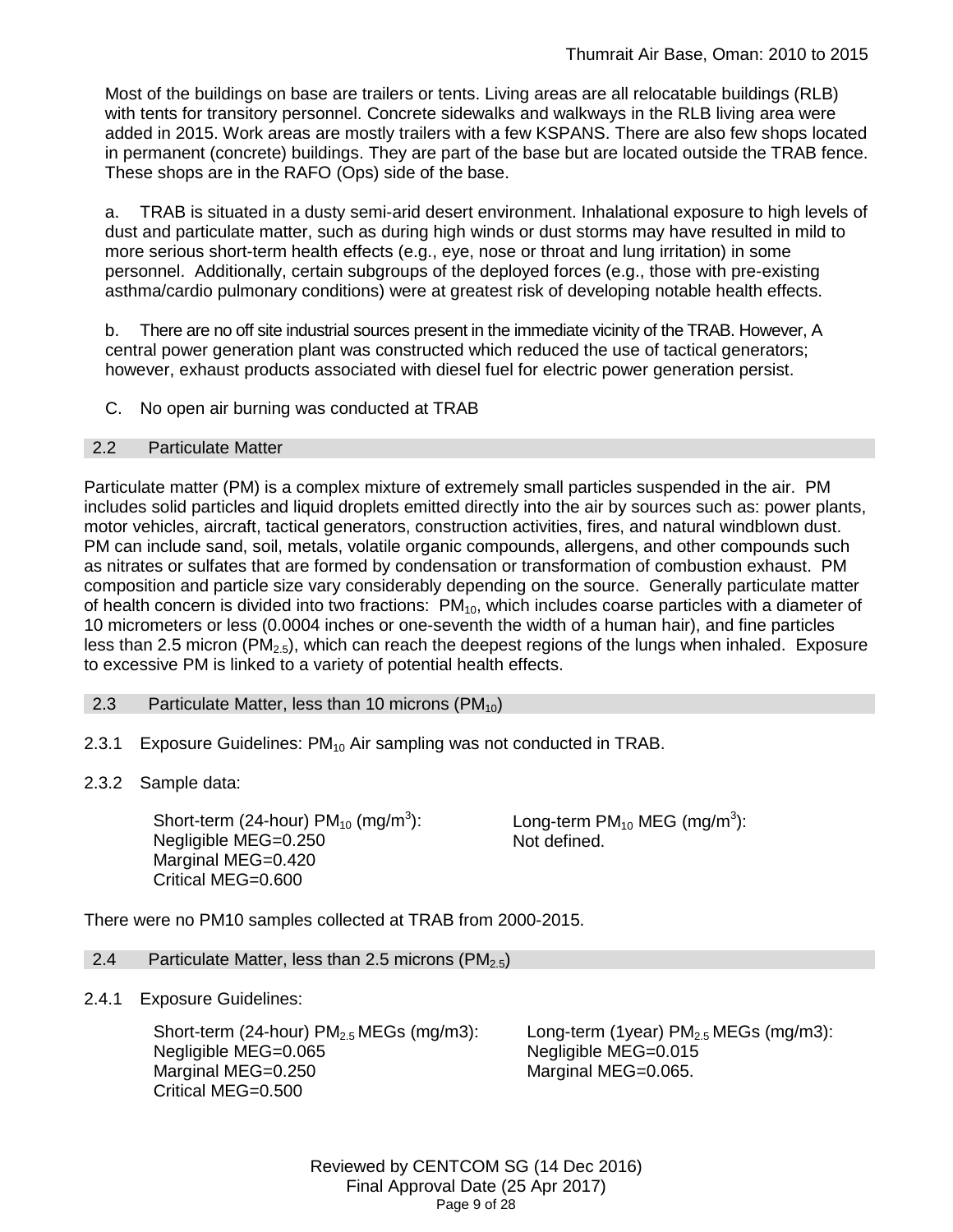# 2.4.2 Sample data:

From April – Sep 2014, 15 valid ambient air  $PM_{2.5}$  samples were collected at TRAB for PM<sub>2.5.</sub>

# **Risk Summary:** Low

Based on average (0.033 mg/m<sup>3</sup>) and peak (0.066 mg/m<sup>3</sup>) of PM<sub>2.5</sub> air sample concentrations, as compared with the short-term negligible MEG (0.065 mg/m<sup>3</sup>.) The short-term health risk assessment for  $PM_{2.5}$  sample concentrations and the likelihood of exposure at these health risk hazard is Low.

## **Medical implications**:

At the low risk level, a small percentage of individuals may experience short-term health effects such as eye, nose, throat and lung irritation, coughing, sneezing, runny nose and shortness of breath. Some individuals might seek outpatient medical care although most individuals would have experienced only mild effects which would have typically resolve when exposure ceased. A small number of individuals may experience more pronounced effects such as decreased lung function and worsening of preexisting medical conditions such as asthma.

**Confidence in the risk assessment**: Confidence in the risk assessment is Low based on the limited  $PM<sub>2.5</sub>$  air sampling data available and inconsistency of sampling.

2.4.4 Long-term (chronic) health risk for  $PM_{2.5}$ :

**Approach**: For chronic health risk, it was assumed that the longest deployment lasted twelve to fifteen months. To assess chronic risk associated with PM<sub>2.5</sub>, the overall yearly average concentration of  $PM_{2.5}$  was used to arrive at a long term health risk for 2010 through 2015. The average PM<sub>2.5</sub> concentration during this period was 0.033 mg/m<sup>3</sup>, with a range from 0.012 mg/m<sup>3</sup> to 0.066 mg/m<sup>3</sup>.

# **Risk Summary:** Moderate

Based on average (0.033 mg/m<sup>3</sup>) and peak (0.066 mg/m<sup>3</sup>) of PM<sub>2.5</sub> air sample concentrations, as compared with the long-term 1year marginal MEG (0.065mg/m<sup>3</sup>) and 1year negligible MEG (0.015 mg/m<sup>3</sup>.) The long-term health risk assessment for  $PM_{2.5}$  sample concentrations and the likelihood of exposure at these health risk hazard is Moderate.

**Medical implications**: At the low to moderate risk level, a small percentage of individuals may have been at increased risk of developing chronic health conditions. These conditions include reduced lung function, chronic bronchitis, chronic obstructive pulmonary disease, asthma and certain cardiopulmonary diseases. Those with a history of asthma or pre-existing cardiopulmonary disease have a higher risk for exacerbating these chronic conditions. However, as the majority of the population at TRAB and the adjacent camps did not work outdoors for more than eight to twelve hours/day the risk for these chronic conditions is likely overstated.

**Confidence in the risk assessment**: Confidence in the risk assessment is Low based on the limited  $PM<sub>2.5</sub>$  air sampling data available and inconsistency of sampling.

#### <span id="page-9-0"></span>2.5 Airborne Metals

2.5.1 Sample data/Notes: From 2010-2015, metals analysis was performed on 15 ambient air particulate matter samples collected at TRAB. No metals were detected above their corresponding military exposure guidelines.

2.5.2 Short-term (acute) health risk: Low based on available sampling data.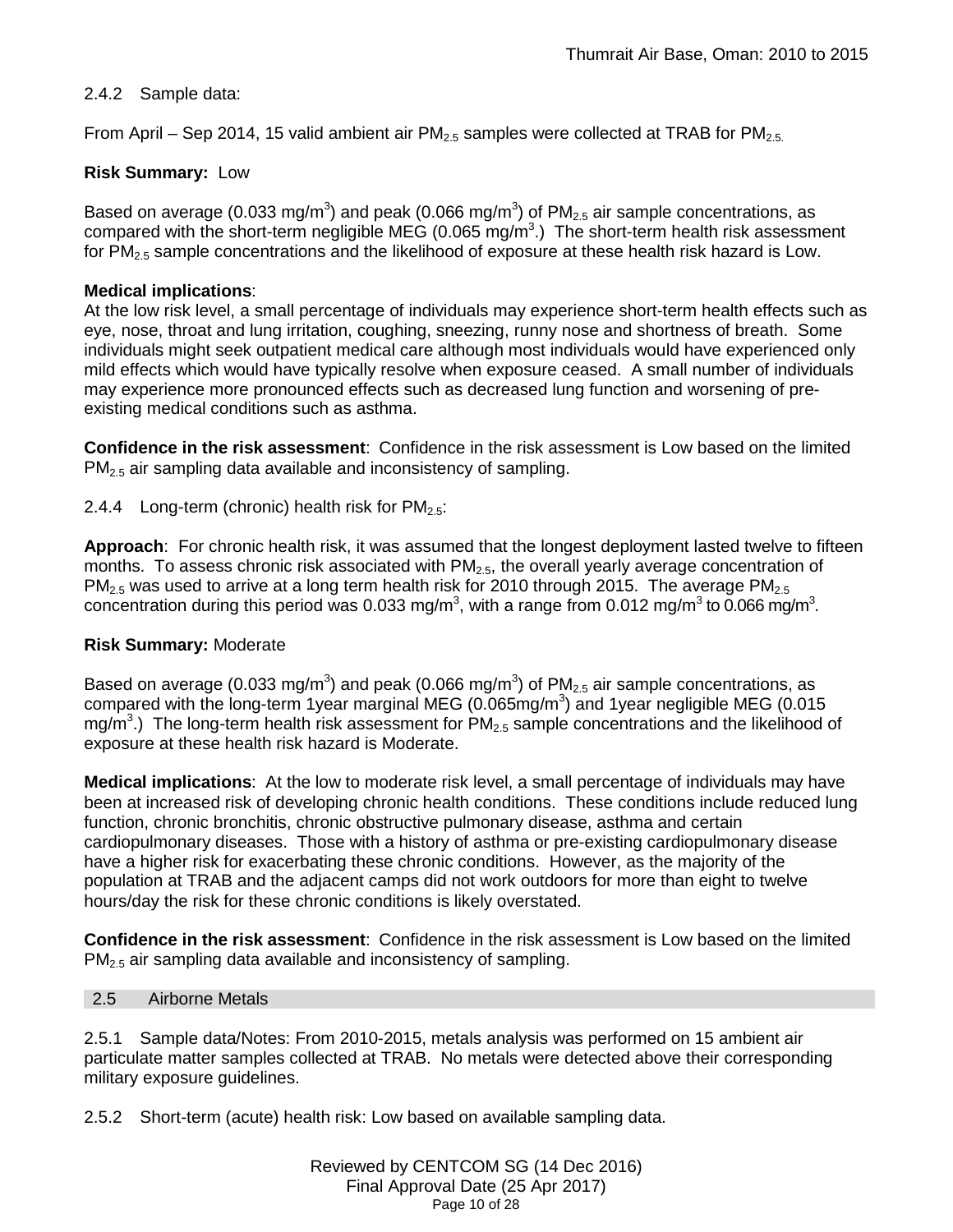2.5.3 Long-term (chronic) Health risk: Low based on available sampling data.

**Confidence in the risk assessment**: Confidence in this risk assessment is Low based on available sampling data.

## *[Return to Table 2](#page-2-0)*

<span id="page-10-0"></span>

| 2.6 | Volatile Organic Compounds (VOC) |  |
|-----|----------------------------------|--|
|-----|----------------------------------|--|

2.6.1 There were no VOC samples collected at TRAB from 2010-2015.

**Confidence in risk estimate**: Confidence in the risk assessment is Low based on available sampling data.

#### *[Return to Table 2](#page-2-1)*

# <span id="page-10-1"></span>3 Soil

## 3.1 Site-Specific Sources Identified

#### 3.1.2 Sample data*:*

In 2014, total of 3 surface soil samples were collected at TRAB. Laboratory analysis of all soil samples included semi-volatile organic compounds (SVOCs), heavy metals, polychlorinated biphenyls (PCB), pesticides, herbicides and radionuclides. The primary exposure pathways associated with soil are dermal contact and incidental ingestion. Individuals involved in construction, maintenance and post fire clean-up activities were at greatest potential for exposure to soil. These individuals comprise a relatively small proportion of the overall camp population.

According to field data sheets, all samples were collected from areas and/or activities where there was high potential for soil exposure such as in maintenance areas, physical training (PT) areas, during excavation, while filling sand bags and/or during construction activities. Laboratory analysis of soil samples included volatile organic compounds (VOCs), semi-volatile organic compounds (SVOCs), polycyclic aromatic hydrocarbons (PAHs), heavy metals, polychlorinated biphenyls (PCB), pesticides, fungicides, herbicides, insecticides, and radionuclides. The primary exposure pathways associated with soil are dermal contact and incidental ingestion.

Individuals involved in construction and maintenance activities were at greatest potential for exposure to soil. These individuals comprise a relatively small proportion of the overall camp population.

# **Approach**:

The sampling data for soil was not evaluated for short-term (acute) health risks**.** 

For long-term health risk, sample results were compared with each of the corresponding long-term MEGs published in the USAPHC TG 230 screening purposes. Compounds detected without a single exceedance of the 1-year MEG were excluded from further consideration. Long-term risk estimates were based on the probability of exposure to the concentrations detected.

3.1.3 Short-term (acute) health risk for soil: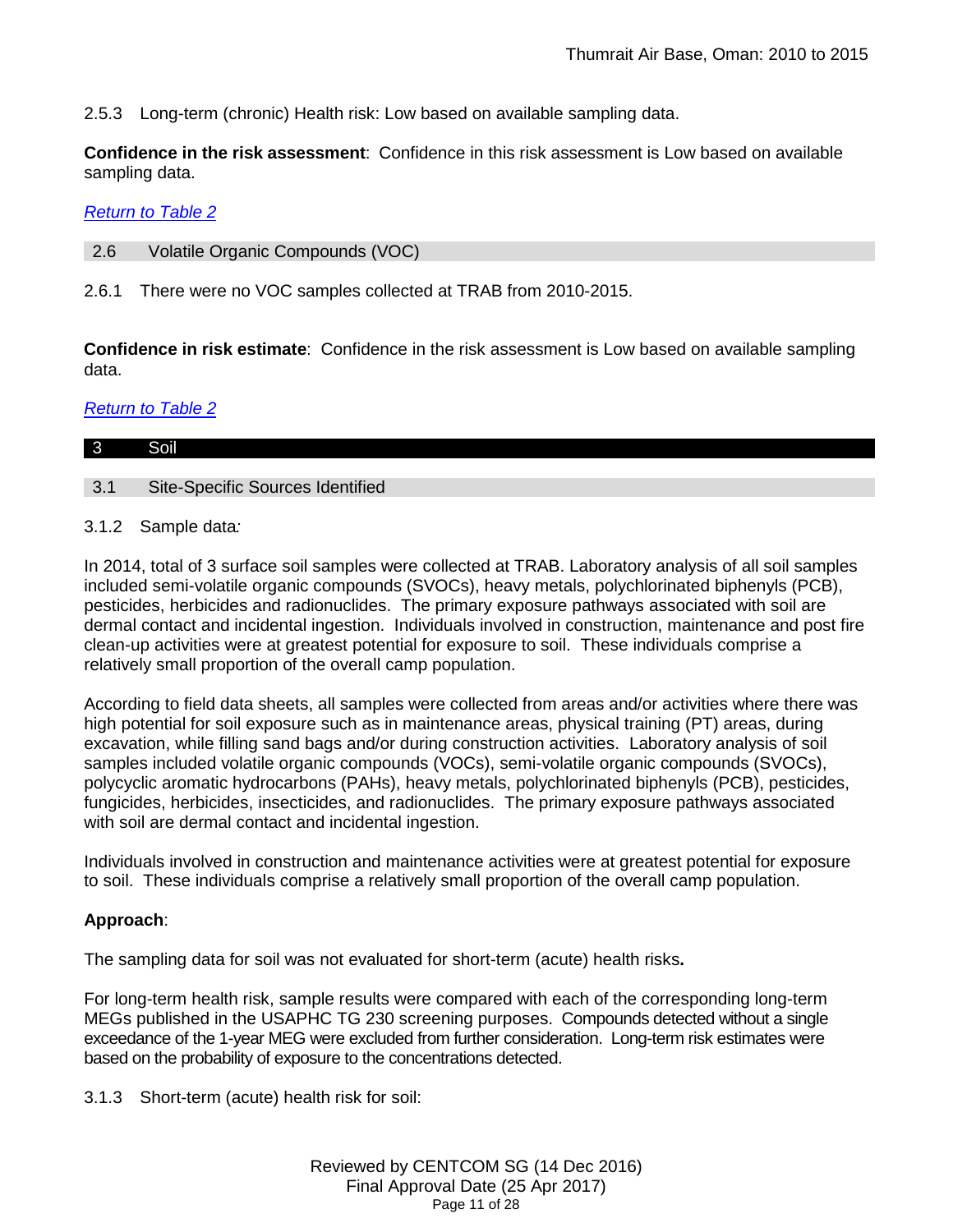**Risk Summary: None evaluated** as no health guidelines associated with short-term exposures to soil have been established.

**Medical Implications**: None known**.**

**Confidence in the Risk Assessment**: **Not applicable**, soil is not evaluated for short-term health risks**.**

3.1.4 Long-term (chronic) health risk for soil:

Long-Term: Low based on data

**Risk Summary:** Low – based on lab data. There are no analytes that exceed guidelines.

**Medical Implications**: None

#### **Confidence in risk estimate**:

Confidence in the risk assessment is Low based on 3 samples collected across regional soils.

Despite the bulk of the samples being collected in areas with great potential for residual contamination from waste disposal and a large structural fire none of the soil constituents approached the MEG. Confidence in the risk assessment is Low

# *[Return to Table 2](#page-2-2)*

<span id="page-11-0"></span>

| $\overline{4}$ | Water                            |
|----------------|----------------------------------|
|                |                                  |
| 4.1            | Site-Specific Sources Identified |

In order to assess the health risk to US personnel from exposure to water in theater, the APHC identified the most probable exposure pathways. These were based on the administrative information provided on the field data sheets submitted with the samples taken over the time period being evaluated. Bottled water is the primary source of drinking water for all deployed personnel at TRAB. Water is piped from the Royal Air Force of Oman (RAFO) water treatment plant (WTP) to the water storage tanks located inside the cantonment area. Another water source is from the Thumrait Municipal Utility Company where water is transported by truck to holding tanks supplying water to hardened showers and latrines. These facilities are located outside the cantonment area and by the flightline.

Historically, commercial bottled water was provided for drinking at all U.S. military sites in Oman. The primary approved bottled water source is el Jabal el Akhdar and the alternate is Tanuf bottled water.

There are eight water wells in the boundaries of Thumrait AB. 6/8 of the wells are operational at any given time. The distribution system is PVC piping and is mostly distributed to all points via the existing distribution system. Water is stored in 15 metal 10k gallon tanks. The Fire Department utilizes Ops Town fire hydrants to fill up their fire trucks. Latrine facilities in Ops Town that are not in permanent buildings are serviced (tanks filled/emptied) by contract water trucks. CE has the ability to also transport water in their truck, currently they are only filling the water buffalo used for the wash rack.

RAFO contractors operate the WTP, water treatment includes: coagulation, flocculation, sedimentation, multimedia membrane, and disinfection.

<span id="page-11-1"></span>4.2 Consumed Water (Water for drinking or cooking consumption)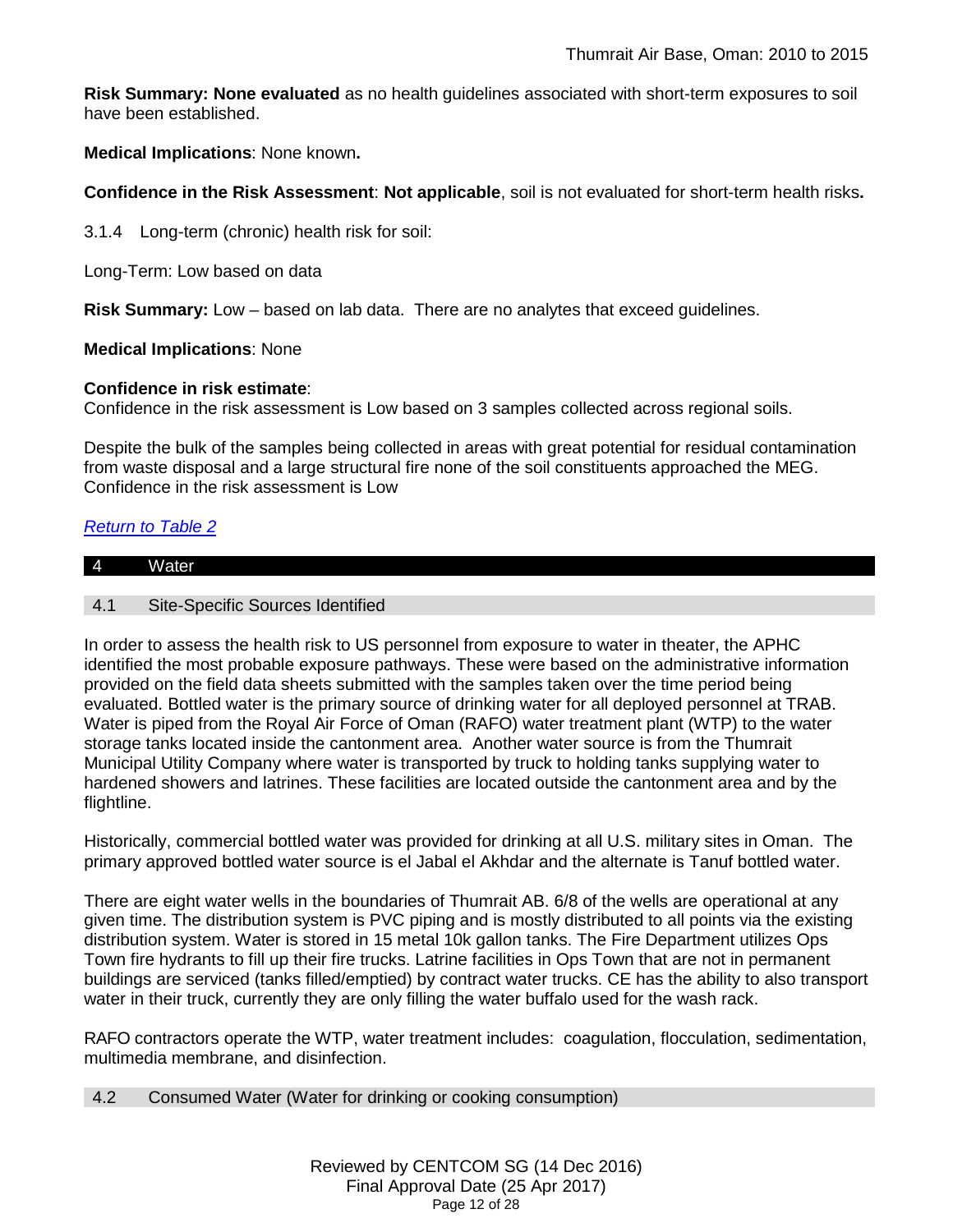# 4.2.1 Sample data/notes:

The municipal water is used for food preparation at the dining facility (DFAC). The DFAC, Green Bean coffee shop (including ice machine) and CLAM ice machine are checked weekly for bacteria. The DFAC water is checked for Bacti, pH and FAC weekly. Monthly water sampling includes all tanks serviced by water trucks for bacteria, pH, and FAC.

All long-term potability (LTP) water samples collected at TRAB were below the regulated level. Sampling is conducted annually per local sampling plan. The water system was approved for personal hygiene during the January-May 2015 rotation.

## 4.2.2 Short-term (acute) health risk for drinking bottled water:

**Approach**: In order to determine acute health risk associated with consumption of bottled water the following assumptions were made.

- Camp residents ingest 15 liters of bottled water per day or less.
- All U.S. personnel at this location were expected to remain at this site for approximately 6 months.

Based on these assumptions, the maximum detected concentration for each analyte was compared to its respective 14-day, Negligible MEG for consumption of up to 15 liters of water per day (15L/day) and/or the short-term Field water standards published in TB MED 577, Sanitary Control and Surveillance of Field Water Supplies.

**Risk Summary**: Based on the above approach, the short-term risk associated with consumption of bottled water at TRAB is Low.

# **Medical implications:**

No medical implications are expected from consuming water at the concentration detected at TRAB.

**Confidence in the risk assessment**: Despite the number of bottled water samples, confidence in the risk assessment is high because US Public Health Command personnel performed quarterly audits of all bottled water suppliers to ensure consistency of quality throughout of the AOR.

#### 4.2.3 Long-term (chronic) health risk:

**Approach:** Bottled water was supplied to TRAB in distinct lots and from a single vendor. Thus it is inappropriate to average analytical results across the spectrum of water samples/suppliers. The maximum detected concentration for each analyte was used to perform the long-term health risk screening. This process could result in overestimation of the long-term health risk as it assumes that camp residents consume water at the maximum detected concentration consistently during their deployment.

#### **Risk Summary**:

**No health risk identified** based on available sampling data. Analytical results of the 600 bottled water samples collected at TRAB revealed that no analytes were detected above their respective 1-year, 15 L/day drinking water MEG or the respective long-term potability standard published in TB MED 577.

#### **Medical implications**:

No medical implications are expected from consuming water at the concentration detected at TRAB.

**Confidence in the risk assessment**: Despite the relatively limited number of bottled water samples, confidence in the risk assessment is high because US Public Health Command personnel performed

> Reviewed by CENTCOM SG (14 Dec 2016) Final Approval Date (25 Apr 2017) Page 13 of 28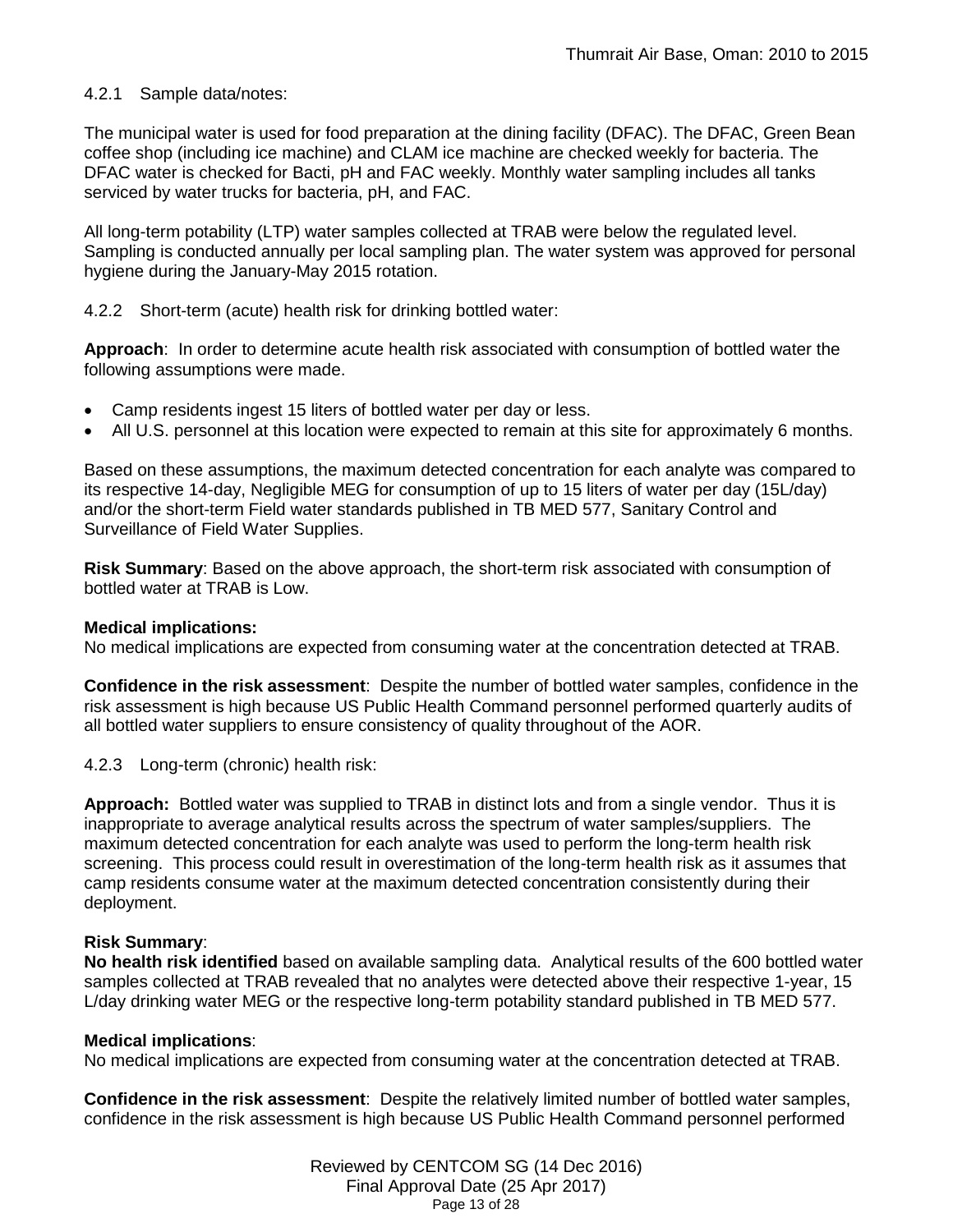quarterly audits of all bottled water suppliers to ensure consistency of quality throughout the deployment.

*[Return to Table 2](#page-3-0)*

#### <span id="page-13-0"></span>4.3 **Water for Non-Drinking/Other purposes (RAFO WTP treated water)**

#### 4.3.1 Sample data/notes:

From 2000- 2015, 7 sets of LPT treated and disinfected fresh water samples were collected at TRAB. Water samples were analyzed for inorganic compounds, VOC, SVOC and various physical characteristics. Preventive medicine surveillance for microbiological contaminants (coliforms/*E.coli*) is standard operating procedure, but data associated with bacteriological analyses was not available.

4.3.2 Short-term (acute) and long-term (chronic) health risks associated with water uses other than drinking:

**Approach:** In order to assess the health risk associated with water uses other than drinking, the following assumptions were made:

- Treated water was used for cooking and other personal hygiene purposes.
- The majority of personnel were on 6 month rotations.
- The primary routes of exposure associated with treated water were incidental ingestion through cooking and personal hygiene (i.e., brushing teeth/oral hygiene) and dermal contact when showering.
- Residents ingest far less than 5 liters (food preparation) of treated water per day.

Based on guidance provided in USAPHC Technical Guide 230, *Environmental Health Risk Assessment and Chemical Exposure Guidelines for Deployed Military Personnel* (USAPHC TG 230), any compound with a peak concentration less than or equal to 2.5 times the 14-day negligible MEG for consuming 5 liters of water per day/ (5-L/day) may be eliminated from further consideration. If a 14 day, 5-L/day negligible MEG was not available, the more conservative 1-year, 5-L/day negligible was used for screening purposes.

#### 4.3.2.1 **Treated Water (used for cooking and personal hygiene).**

#### 4.3.2.2 Sample data/notes:

Water from the RAFO WTP is monitored to ensure compliance with AFMAN 48-138 and the Sultanate of Oman Final Governing Standards. During the Water Vulnerability Assessment (WVA), monthly compliance reports kept by the WTP manager are reviewed to ensure water quality parameters are within these standards. Routine monitoring conducted by 405 AEG/EMDF/SGPB includes bacteriological, free available chlorine (FAC) and other sanitation surveillance parameters per AFMAN 48-138. Although primary route of exposure for most microorganisms is ingestion, dermal exposure to some microorganisms, chemicals and biological contaminants may cause adverse health effects. Complete exposure pathways include drinking, brushing teeth, personal

#### **Risk Summary**:

No acute or chronic health risks associated with incidental ingestion of treated water were identified at TRAB.

**Medical Implications:** None identified.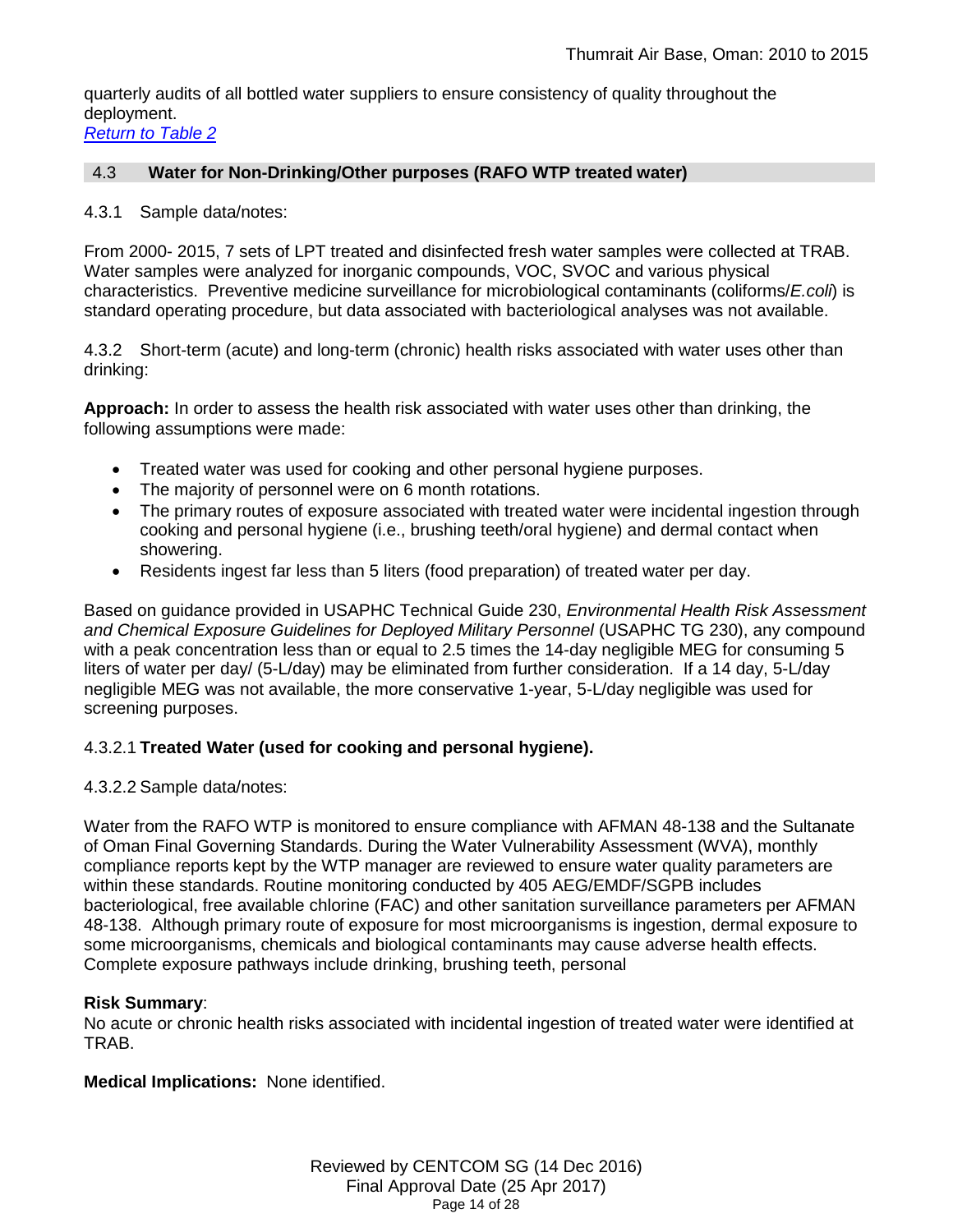**Confidence in the Risk Assessment**: Confidence in the risk assessment is high. Complete chemical analysis of LTP sampling from the RAFO WTP and CE water tank farm taken in 2015 was robust. There was also an active and ongoing drinking water surveillance program at TRAB which further increases confidence in this assessment. Local agencies perform unscheduled inspections on RAFO WTP at least once a month. Results are kept in RAFO WTP.

# 4.3.2.1 **Disinfected Fresh Water (used for personal hygiene). NA**

# *[Return to Table 2](#page-3-1)*

# <span id="page-14-0"></span>5 Military Unique

5.1 Chemical Biological, Radiological Nuclear (CBRN) Weapons

There were no specific hazard sources or exposure incidents documented in the Defense Occupational and Environmental Health Readiness System (DOEHRS) or the Military Exposure Surveillance Library (MESL) during the 2000- 2015 time frame.

5.1.1 Short and long-term health risks:

**Not Evaluated** - No data were available specific to TRAB.

#### 5.2 Depleted Uranium (DU)

There were no specific hazard sources or exposure incidents documented in DOEHRS or the MESL during the period from the 2000-2015 time frame.

5.2.1 Short and long-term health risks:

**Not Evaluated** - No data were available specific to TRAB.

#### 5.3 Ionizing Radiation

One portable x-ray unit used by Explosive Ordnance Disposal (EOD) personnel, two stationary units located at the Commercial Processing Area (CPA) and one portable unit used by Security Forces (SF) personnel. Safety Operating Instructions and unit specific administrative and personal protective equipment (PPE) controls are in place to protect service members. BE performed scatter surveys on all x-ray units.

5.3.1 Short and long-term health risks:

**Risk Summary:** Low – base on the measurements, readings were below the occupational and general public exposure levels.

# **Medical Implications**: None

**Confidence in the Risk Assessment**: High – SF personnel are not in the direct path of the x-ray unit when operating. Scatter survey readings where below occupational, general and hourly exposure levels. ALARA training was also conducted for all SF personnel.

#### 5.4 Non-Ionizing Radiation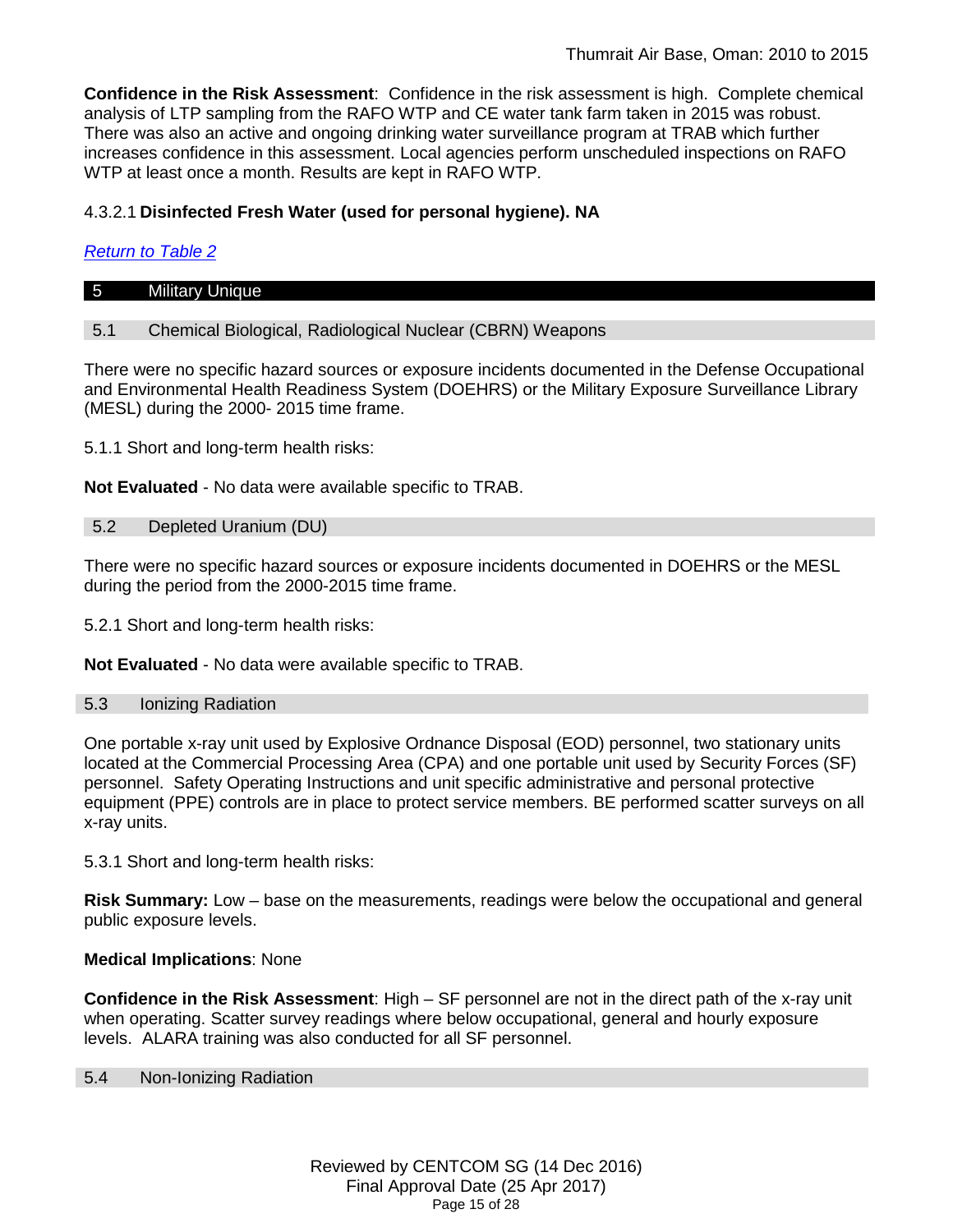C-17 aircraft are equipped with Infrared Countermeasure Systems and aircraft maintenance personnel only clean the sensor as part of the preventive maintenance inspection. These systems are no when aircraft are on the ground. There is no potential exposure to these systems. There are Class 3R lasers utilized by personnel in 2 work centers. EOD have a bore sight finder on their robot and Emergency Management personnel use a CBRN detector, First Defender containing a laser. Administrative procedures and operating procedures are in place to protect service members. Accomplished Electromagnetic Frequency radiation surveys for Communications squadron's SATCOMs.

5.4.1 Short and long-term health risks:

SATCOMs estimated distances were calculated. However, BE do not have the equipment to capture the actual hazard distance. Recommendations were provided to 405 ESPTS for estimated distance. Contractors conduct maintenance on all SATCOMs.

**Risk Summary:** Low – SATCOMs are cordoned, leveled above ground and angled upwards.

**Medical Implications**: None - No data were available upon which to base a risk assessment specific to TRAB**.**

**Confidence in the Risk Assessment**: Moderate – Contract personnel follow SOPs and hazard warnings on satellites. There are control measurements when performing maintenance on satellites.

# 6 Endemic Diseases

## 6.1 Sample data/notes:

## **The assessed risk for endemic diseases addressed below represents the residual risk that exists in the presence of preventive measures.**

Department of Defense Directive 6490.02 series, Comprehensive Health Surveillance, establishes policy for routine health surveillance of all DoD personnel throughout their military service.

The Armed Forces Health Surveillance Branch (AFHSB) maintains archives of medical event reports for all Services.

Medical event reports identified related to deployment in TRAB did not identify specific locations within the country, nor did they describe the probable site of the exposure; therefore, epidemiological analysis of medical event data was limited to the country level.

Endemic diseases present in Oman were assessed by referring to the World Health Organization's TRAB Communicable Disease Profile and the "Destinations" section of the Centers for Disease Control and Prevention (CDC) Travelers' Health website, <http://wwwnc.cdc.gov/travel/destinations/traveler/none/Oman>

Where effective vaccines, such as those for Hepatitis A and B, are in place, risk to individuals is effectively reduced to none and these endemic diseases were excluded from further assessment.

Reporting of medical events from deployed environments is inconsistent. Identified reports of endemic disease associated with deployment to TRAB are assumed not to represent all cases of reportable endemic disease events among service personnel deployed to TRAB. Where available, additional relevant reports were used to supplement reportable medical event data for this assessment.

#### <span id="page-15-0"></span>6.2 Gastrointestinal Diseases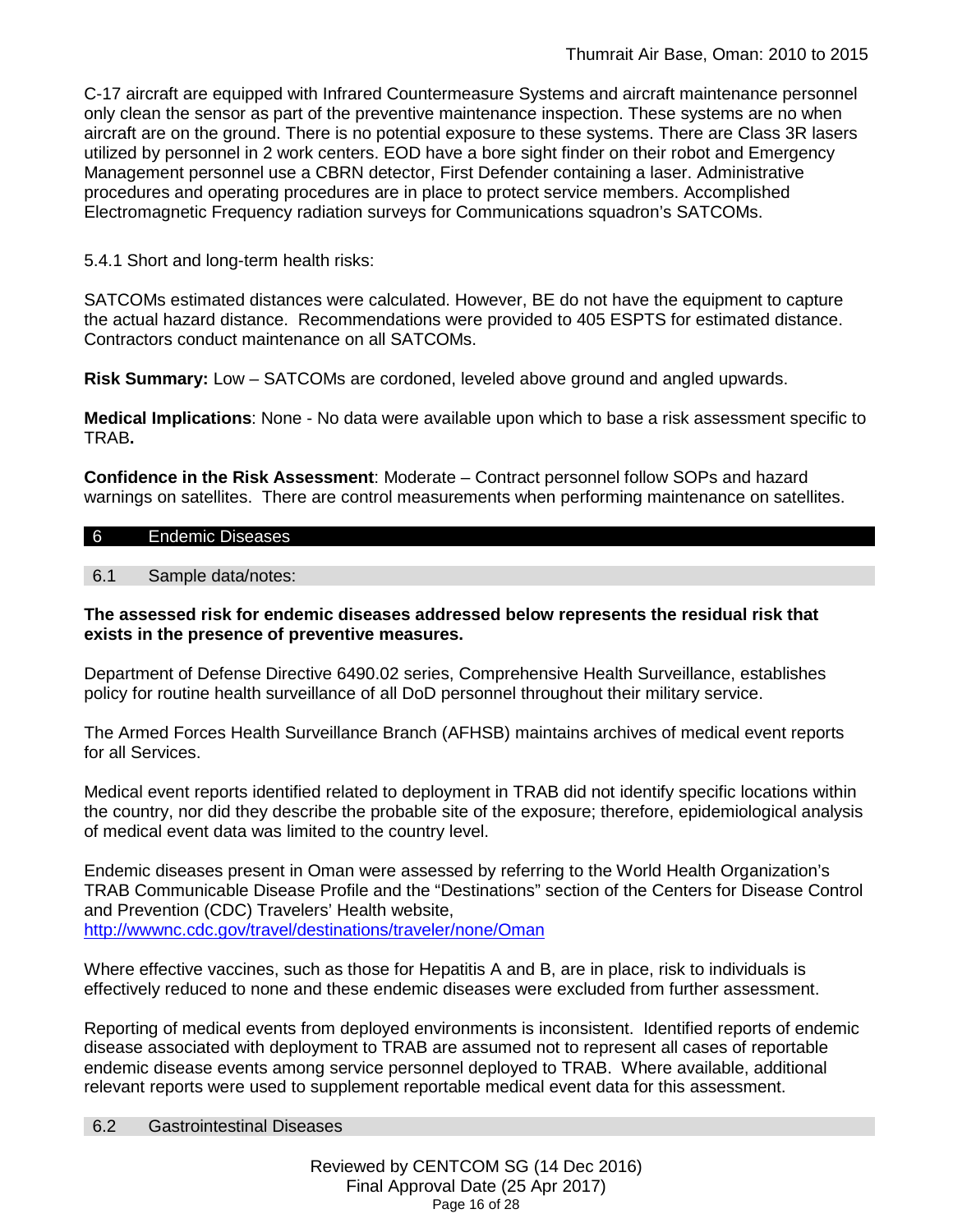U.S. Service members have little or no immunity to the food and waterborne diseases present in TRAB. To prevent food and waterborne diseases among individuals deployed to TRAB, food and water are purchased from approved sources. Food is prepared in facilities where there is public health oversight (certificate of sanitation, health screening of food service workers, periodic inspections, etc.). Due to the potential presence of disease causing organisms, as well as the high prevalence of improper food handling and preparation, local food and water were not approved for consumption. Viral gastroenteritis that is spread through contact or fomites (any inanimate object or substance capable of carrying infectious organisms) presents a recurrent risk due to a high rate of personnel turnover, and shared dining, berthing, bathroom facilities, and working spaces.

**Approach:** The health risk for fomite-borne gastrointestinal infections and endemic food and waterborne diseases to individuals deployed to TRAB during the period of this assessment was epidemiologically assessed based on the combination of identified endemic diseases, knowledge of preventive measures in place, review of medical event reports associated with deployment to TRAB, and review of military public health reports.

6.2.1 Short -term health risks*:*

## **Risk assessment:**

The short-term risk for viral gastroenteritis was low**.** Risk due to a high rate of personnel turnover, shared dining, berthing, bathroom facilities, and working spaces is not substantially different than that expected in similar settings within the United States.

The short-term risk associated with food borne and waterborne diseases in TRAB was low (bacterial or viral gastroenteritis, protozoal diarrhea, cholera, brucellosis, hepatitis E).

**Medical implications**: Gastroenteritis, particularly from viral agents, can cause periodic outbreaks in spite of preventive measures. A small number of infections may require greater than 72 hours convalescence and/or hospitalization.

**Confidence in the risk assessment**: Confidence in the risk assessment is high. Food and water borne diseases, especially those with short convalescence and lack of long-term health effects are often underreported for deployed military populations.

6.2.2 Long-term (chronic) health risks:

**Risk assessment:** The long-term risk associated with food and waterborne diseases was low for protozoal diarrhea and brucellosis.

**Medical implications**: Long-term health effects resulting from infection with food and waterborne diseases are rare.

**Confidence in the risk assessment**: Confidence in the risk assessment was high. Incidence of protozoal diarrhea and brucellosis in the post deployment military population is known to be extremely low.

*[Return to Table 2](#page-3-2)*

#### <span id="page-16-0"></span>6.3 Arthropod Vector-Borne Diseases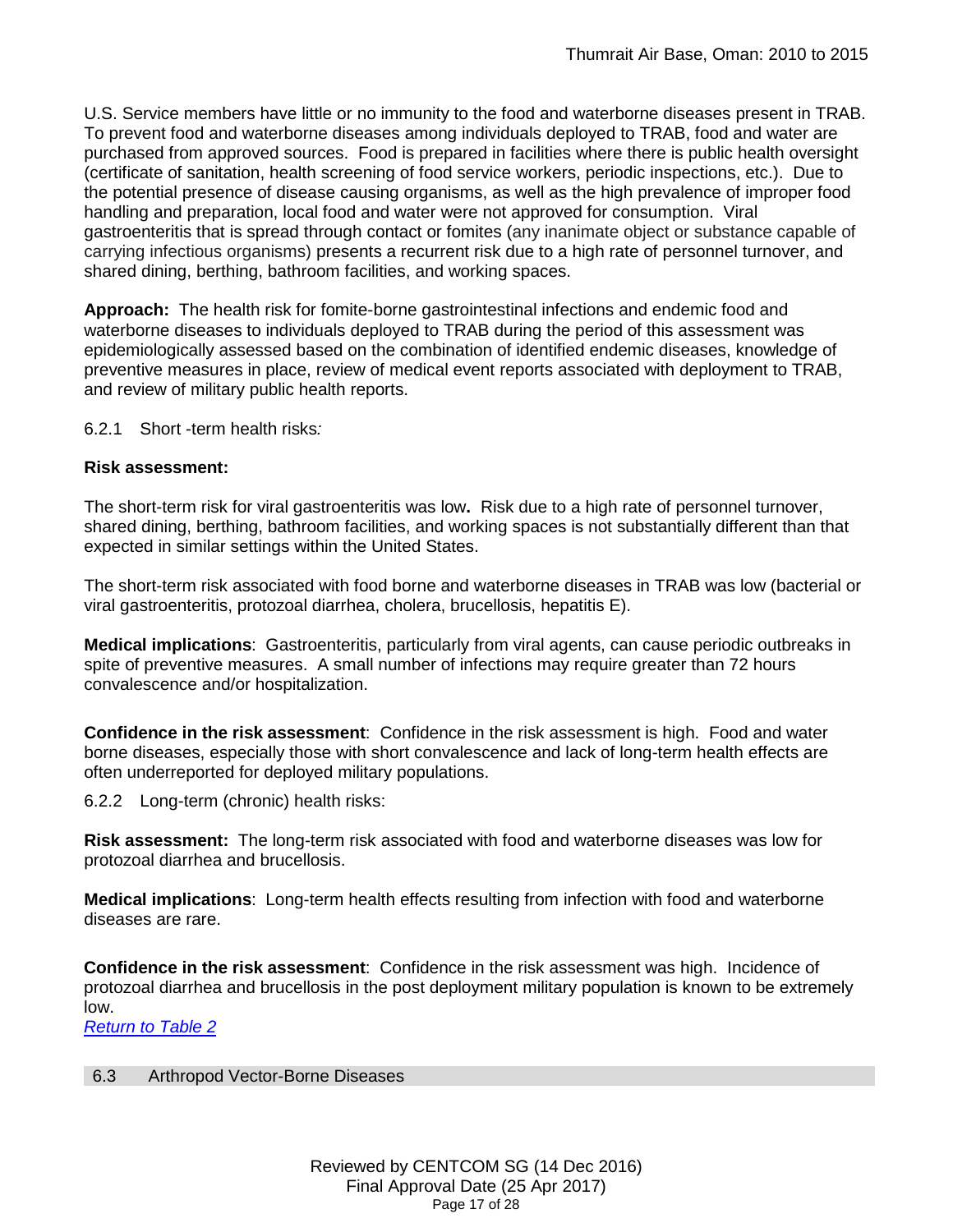The climate and ecological habitat found in Oman support populations of arthropod vectors, including mosquitoes, ticks, and sand flies. Risk for arthropod-borne disease is higher during warmer months (typically from April through November); with variable rates of disease transmission (vector-borne diseases occur at low or unknown levels throughout the country). Personnel may have been exposed to mosquitoes, ticks, sand flies, or other biting vectors both during the day or night. Risk is higher in urban and other densely populated areas, or near where animals were kept. Removing vector harborages, spraying for vectors within base camps, avoiding animals or areas where they were kept, proper wearing of insecticide-treated (permethrin) uniforms, use of bed nets in field conditions, and the application of insect repellent to the skin (DEET) were the main protective measures against vectorborne diseases. Of the endemic vector-borne diseases present in Oman, malaria is the only disease for which chemoprophylaxis is available. Individuals deployed to this location are at a low risk for Malaria, so no chemoprophylaxis have been issued.

**Approach:** The health risk for endemic vector-borne diseases to individuals deployed to TRAB during the period of this assessment was epidemiologically assessed based on the combination of identified endemic diseases, knowledge of preventive measures in place, review of medical event reports associated with deployment to high, and review of military public health reports.

# 6.3.1 Short-term (acute) health risks:

#### **Risk assessment:**

The short-term risk for the vector-borne diseases sandfly fever, West Nile Fever, Crimean-Congo hemorrhagic fever, typhus, and plague was low. Individuals who deploy from TRAB, to urban or rural outlying areas may experience increased short-term risk.

The short-term risk for malaria and cutaneous leishmaniasis was low. Individuals who deployed from TRAB in the immediate vicinity, to urban or rural outlying areas, may have experienced increased shortterm risk.

#### **Medical implications:**

Malaria, sandfly fever, West Nile Fever, Crimean-Congo hemorrhagic fever, schistosomiasis, typhus, and plague present in Oman have fairly short incubation periods ranging from days to weeks. Any of these diseases would initially present as acute fever and malaise, some accompanied by rash, and would lead to acute, sometimes severe illness.

Cutaneous leishmaniasis typically presents as skin lesions, single or multiple, that start as a papule and enlarge into an ulcer.

**Confidence in the risk assessment**: Confidence in the risk assessment is high. Reports of vector borne disease, including malaria and leishmaniasis, were received through official DoD medical event reporting systems.

6.3.2 Long-term (chronic) health risks:

# **Risk assessment:**

The long-term risk for leishmaniasis, cutaneous and visceral, was low.

The long-term risk for *vivax* (relapsing) malaria was low.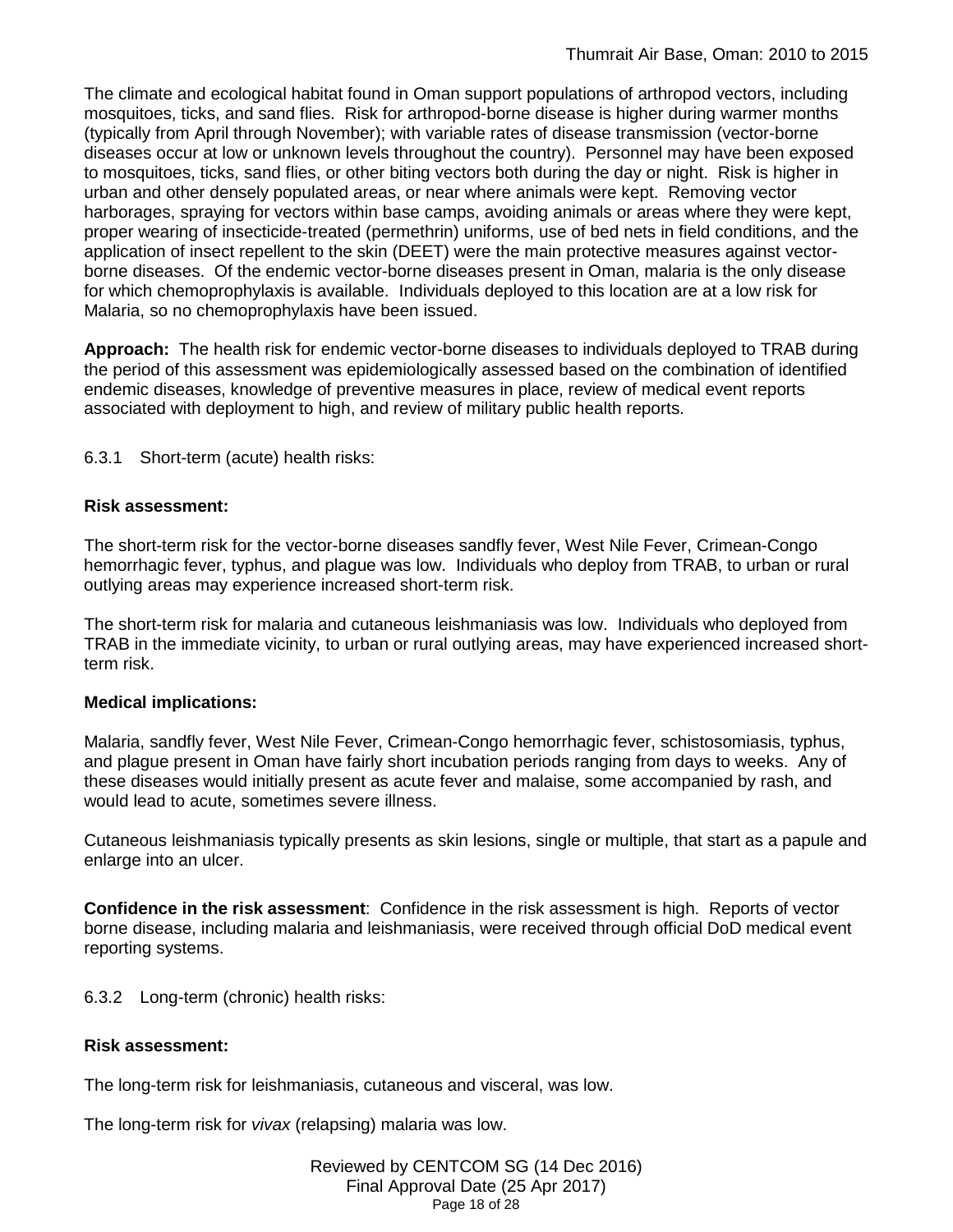## **Medical implications:**

Both visceral and cutaneous leishmaniasis may have extended incubation periods, ranging from a months to years. Although rare, it is possible to be infected during deployment, but not to have clinically evident disease until redeployed. Leishmaniasis should be considered in the differential diagnosis for any unusual skin lesions, or chronic, systemic disease. Plasmodium v*ivax* and P. *falciparum* malaria were the predominate species of malaria found in Oman. Relapses following *vivax* blood stage treatment are possible due to hypnozoites that remain dormant in the liver.

**Confidence in the risk assessment**: Confidence in risk assessment is high. Incidence of visceral leishmaniasis in the post deployment military population is known to be low. Cases of cutaneous leishmaniasis were detected and treated post deployment. The military medical community was/is aware of the presence of leishmaniasis in Oman. No cases of relapsing malaria have been reported in the Service-mandated reporting systems.

*Return to Table 2*

#### <span id="page-18-0"></span>6.4 Water Contact Diseases

Operations or activities that involve extensive fresh water contact may result in individuals being exposed to leptospirosis. The occurrence of flooding after heavy rainfall facilitates the spread of leptospirosis because, as water saturates the environment, leptospirosis present in the soil pass directly into surface waters. Activities such as wading or swimming in fresh water sources may result in exposures to enteric diseases such as diarrhea and hepatitis via incidental ingestion of water. Prolonged water contact also may lead to the development of a variety of skin conditions, such as bacterial or fungal dermatitis. Elimination of standing, and/or open, bodies of fresh water protects against the spread of water contact diseases.

**Approach:** The health risk for endemic water contact diseases to individuals deployed to TRAB during the period of this assessment was epidemiologically assessed based on the combination of identified endemic diseases, knowledge of preventive measures in place, review of medical event reports associated with deployment to TRAB, and review of military public health reports.

6.4.1Short-term (acute) health risks:

**Risk assessment:** The short-term risk for leptospirosis was low.

**Medical implications:** Leptospirosis, which has an incubation period of 5-14 days, presents as acute fever with nonspecific symptoms that last for 1 week to several months.

**Confidence in the risk assessment**: Confidence in the risk assessment is high. No reported cases of water contact diseases were identified from TRAB during the assessment period.

6.4.2 Long-term (chronic) health risks:

No long-term health risk was identified. *[Return to Table 2](#page-4-0)*

#### <span id="page-18-1"></span>6.5 Respiratory Diseases

U.S. military populations living and working in close-quarter conditions were at risk for substantial person-to-person spread of respiratory virus infections such as the common cold and influenza. Primary exposure pathways for tuberculosis include prolonged close contact (generally several hours

> Reviewed by CENTCOM SG (14 Dec 2016) Final Approval Date (25 Apr 2017) Page 19 of 28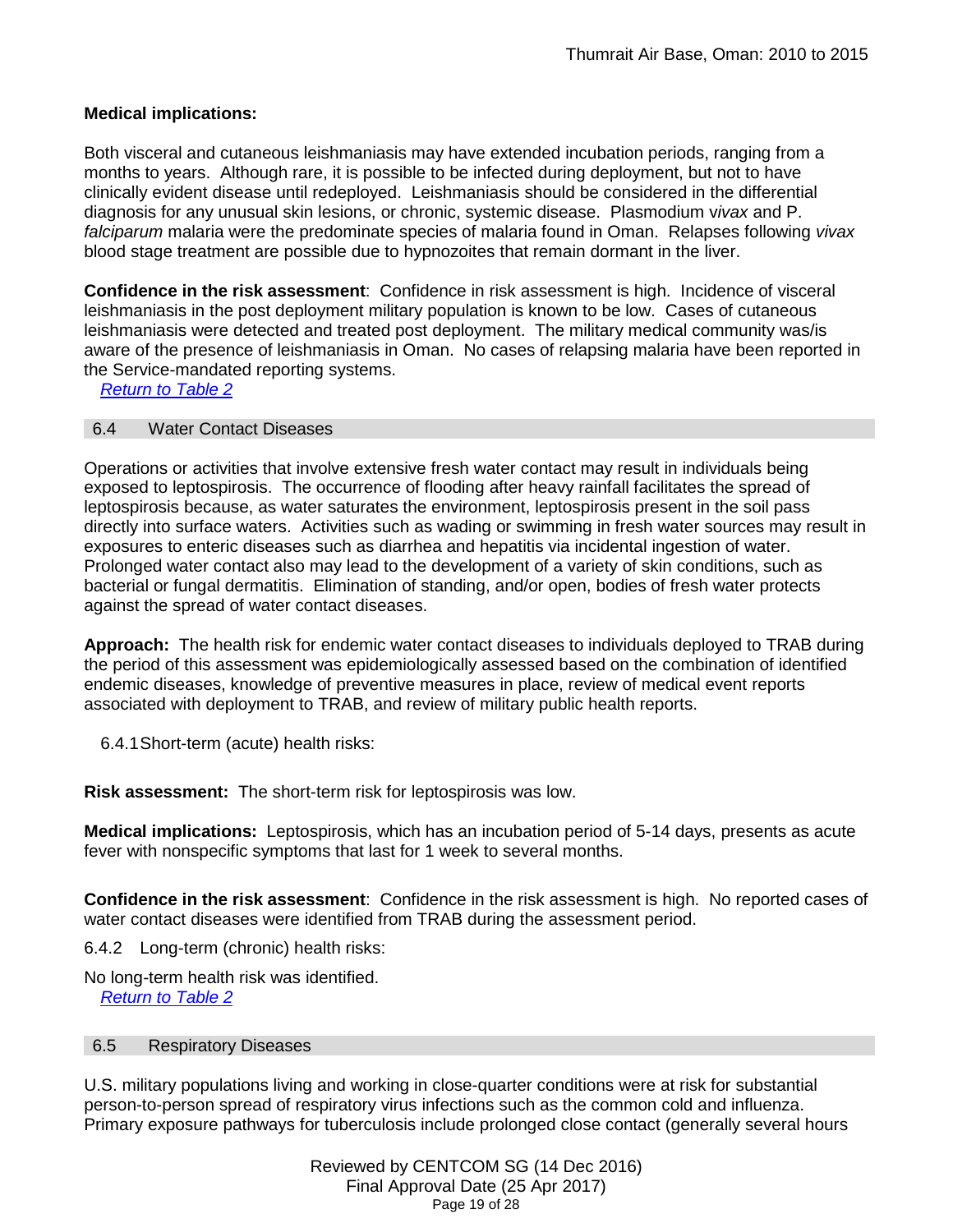per day for greater than three days per week in a closed space) with the local population or third country national contractors. U.S. personnel who remained on base had limited to no contact with the local population, and local and third country national workers/contractors were required to complete health screening prior to employment.

**Approach:** The health risk for respiratory diseases to individuals deployed to TRAB during the period of this assessment was epidemiologically assessed based on the combination of identified endemic diseases, knowledge of preventive measures in place, review of medical event reports associated with deployment to TRAB, and review of military public health reports.

6.5.1 Short-term (acute) health risks:

**Risk assessment:** The short-term risk for upper respiratory infections was low. Risk due to a high rate of personnel turnover, shared dining, berthing, recreational facilities, and working spaces is not substantially different than that expected in similar settings within the United States.

The short-term risk for tuberculosis was low.

#### **Medical implications:**

Upper respiratory infections, particularly from viral agents, can cause periodic outbreaks in spite of preventive measures. A small proportion of infections may require greater than 72 hours convalescence and/or hospitalization.

Symptoms of tuberculosis, including fever, weight loss, night sweats and cough, typically start within 1- 6 months of infection. The lifetime risk for tuberculosis after becoming infected is 5-10%; half of this risk occurs in the first two years following infection.

**Confidence in the risk assessment**: Confidence in risk assessment is high. Upper respiratory infections, especially those with short convalescence and lack of long-term health effects are not reportable for deployed military populations. Tuberculosis prevalence in the local population is widespread, but no reports of tuberculosis were identified for individuals deployed to Oman during the assessment period.

#### 6.5.2 Long-term (chronic) health risks:

**Risk assessment:** The long-term risk for tuberculosis was low.

**Medical implications**: Symptoms of tuberculosis can be delayed by two or more years following infection. Tuberculosis should be considered in assessing symptoms of fever accompanied by night sweats and cough.

**Confidence in the risk assessment**: Confidence in risk assessment is high. Prevalence of tuberculosis in the local population is widespread, but prevalence of tuberculosis in the post deployment military population is known to be extremely low.

## <span id="page-19-0"></span>*[Return to Table 2](#page-4-1)*

#### 6.6 Animal-Contact Diseases

Animals in Oman were not routinely vaccinated against vaccine preventable diseases such as rabies or anthrax. Q-fever, anthrax, and rabies are known to be present in Oman. Exposure to animals, and/or locations where animals were kept (stray dogs/cats, barnyards, slaughterhouses), were the primary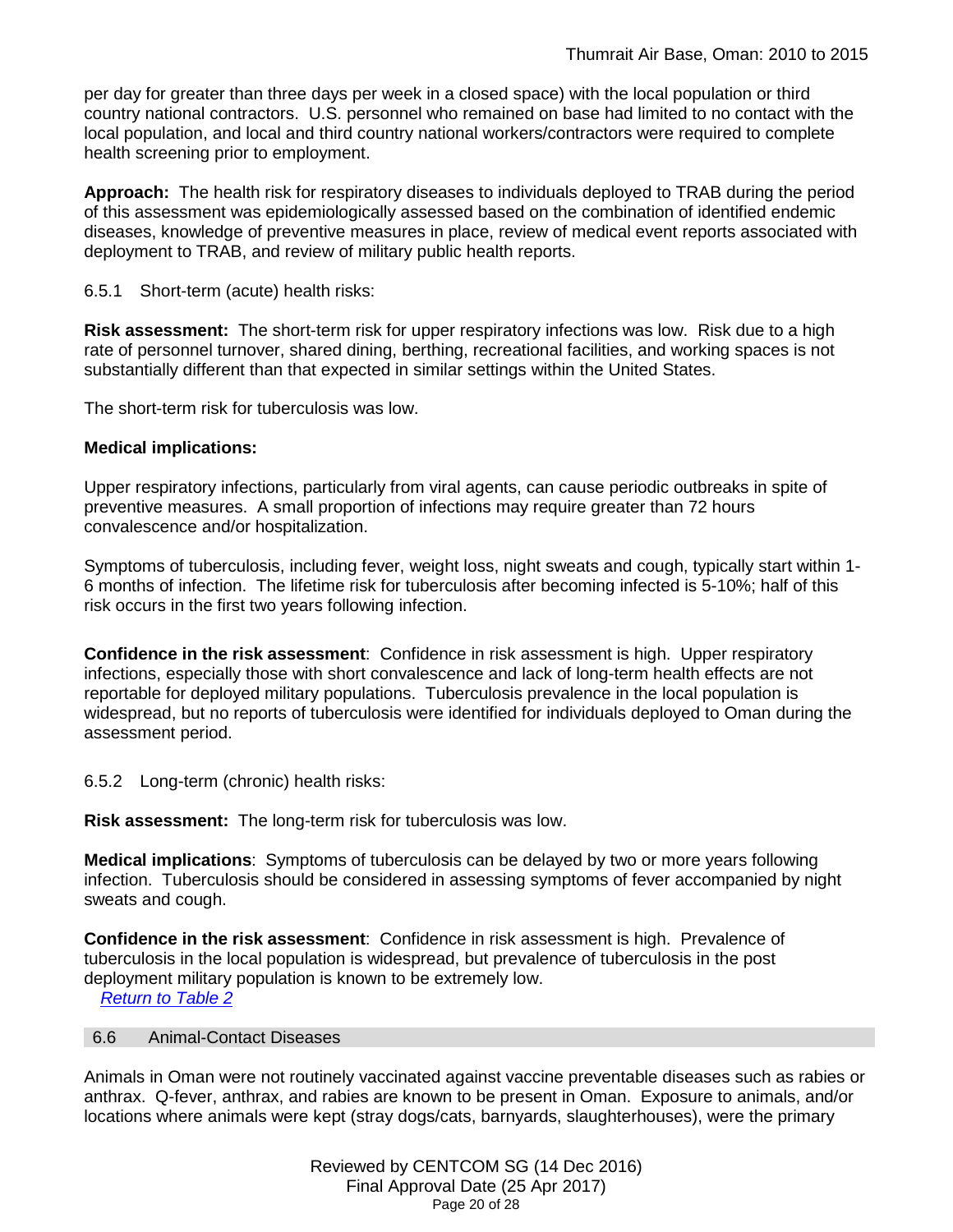infection sources for all these diseases, and avoidance of companion and farm animal contacts was the primary prevention strategy. Preventive measures in place include anthrax vaccination, which is effective in preventing both cutaneous and inhalation anthrax, and rabies post exposure prophylaxis, which is effective for preventing onset of rabies in exposed individuals.

**Approach:** The health risk for endemic animal contact diseases to individuals deployed to TRAB during the period of this assessment was epidemiologically assessed based on the combination of identified endemic diseases, knowledge of preventive measures in place, review of medical event reports associated with deployment to TRAB, and review of military public health reports.

6.6.1 Short-term (acute) health risks:

**Risk assessment:** The short-term risk for anthrax (naturally acquired), rabies and Q-fever was low.

**Medical implications:** Naturally occurring anthrax (non-weaponized) is an acute disease that usually affects the skin, while inhalation anthrax has mild and non-specific initial symptoms among unimmunized individuals.

Symptoms of acute Q-fever, which may present one week to greater than one month after exposure, include fever, chills and weakness.

Rabies presents as an acute, viral encephalomyelitis and is almost invariably fatal.

**Confidence in the risk assessment**: Confidence in risk assessment is high.

6.6.2 Long-term (chronic) health risks:

**Risk assessment:** The long-term risk for Q-fever and rabies low.

**Medical implications**: Q-fever is generally an acute febrile disease. However, considerable variation in severity and duration may be seen; infections may be unapparent or present as a nonspecific undifferentiated febrile syndrome or as pneumonia. Q-fever should be considered in the differential diagnosis of an undifferentiated febrile syndrome when personnel mention a history of being near or in areas where animals were kept or had been kept.

The incubation period for rabies is typically 1–3 months, but may be more than one year in rare instances.

**Confidence in the risk assessment**: Confidence in risk assessment is high.

*[Return to Table 2](#page-4-2)*

#### <span id="page-20-0"></span>7 Venomous Animals/Insects

The species listed below have home ranges that overlap the country of Oman, and may present a health risk if encountered. Information was taken from US Army Public Health Command, Armed Forces Pest Management Board Living Hazards Database, and personal communication from previously deployed preventive medicine personnel. Little to no regional (within the country of Oman) animal range information was available. The below list should not be considered all inclusive; other venomous scorpions and snakes may be present in the region. See Section 10.3 for more information about pesticides and pest control measures.

7.1 Short-term (acute) health risk: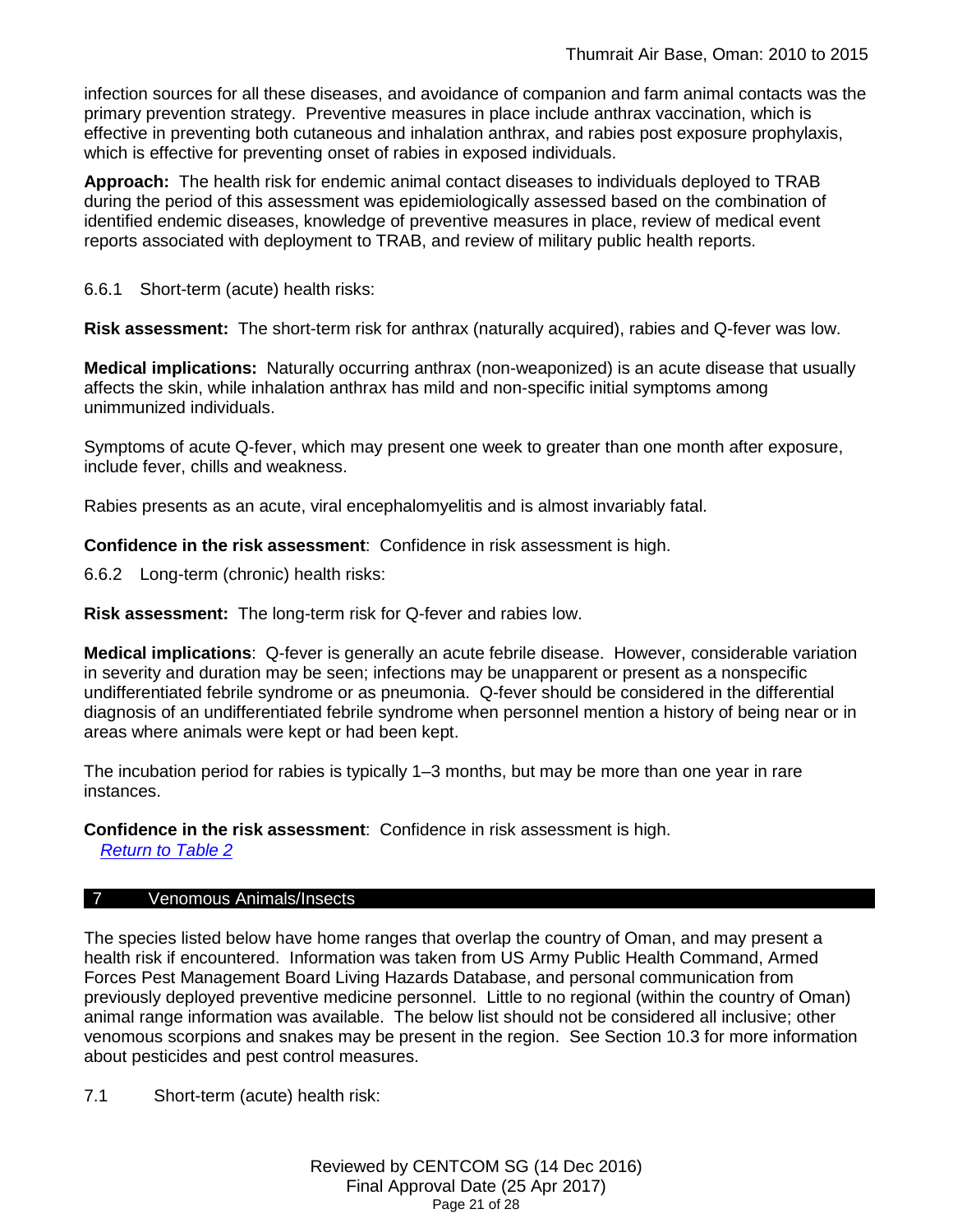7.1.1 Spiders: Numerous species of spiders are found in Oman. The Black Widow Spider (*Latrodectus lugubris*) is the only known species whose bite presents a threat. Widow spider bites are mostly minor and even significant envenomation is unlikely to be lethal. Bite is usually felt as a "sting", with delayed (10+min) local pain, and sweating. More severe envenomation may produce regional pain, tender draining lymph nodes, nausea, hypertension, and malaise. Health risk was low (Low/Moderate/High/Extremely High).

7.1.2 Scorpions: Numerous species of scorpion are found in Oman. The majority of scorpions found in the region have stings that cause only short lived local effects, such as pain, without systemic effects. Serious envenomations may result in numbness, frothing at mouth, difficulty breathing, and convulsions. Various factors influence the severity of the envenomation to include health and age of patient, sting site, and size and age of scorpion. Most scorpion venom is neurotoxic with a mixture of other substances. If the patient is allergic to bee and wasp stings, extreme caution and care must be taken to prevent excessive morbidity and even possibly death. The following three scorpions are listed as present in Oman and have known detrimental health effects:

- *Androctonus amoreuxi* (Fat-tailed scorpion).
- *Hemiscorpius lepturus* (highly cytotoxic venom which can cause serious wounds, inflammation, blisters, and necrosis. No antivenom is currently available).
- *Hottentotta alticola* (Black scorpion)

Overall health risk from scorpions was low.

7.1.3 Snakes: Numerous species of snakes are found in Oman. A number of poisonous snakes, whose range incorporates Oman, could have been encountered to include cobras, pit vipers, and vipers. In Helmand Province, vipers were the most significant types of snakes that posed a health risk if encountered, namely Saw-scaled vipers which are numerous and aggressive if encountered, and possess a highly toxic venom. The following list is not an all inclusive list of vipers in the area, but rather those deemed most significant or potentially encountered.

- *Pseudocerastes persicus* (Persian Horned Viper): Reports of human envenomation are not uncommon in Oman, however, fatalities are uncommon as well.
- *Echis carinatus* (Saw-scaled Viper): Bites are typically moderate to severe, with potentially lethal envenoming, requiring urgent assessment and treatment, including IV fluids, IV antivenom and good wound care. Antivenom is key for the treatment of systemic envenoming.
- *Echis sochureki (Sochurek's Saw-scal*ed Viper): Bites are typically moderate to severe, with potentially lethal envenoming, requiring urgent assessment and treatment, including IV fluids, IV antivenom and good wound care. Antivenom is key for the treatment of systemic envenoming.
- *Macrovipera lebetina* (Levantine Viper): Bites may cause mild to sever*e* local effects, including shock and coagulopathy.
- *Daboia russeli* (Russell's Viper): Venom is highly hemotoxic, and this snake has been known to cause severe envenomation and fatalities.
- *Eristocophis macmahonii* (Asian Sand Viper): Venom possesses a strong hemorrhagic activity. This snake is capable of causing serious envenomation and fatality.

Overall, the health risk associated with snakes was low.

7.2 Long-term (chronic) health risk:

No long-term health risks were identified based on available data.

**Risk assessment:** The long-term risk associated with snakes was low based on disease incident reporting from TRAB.

> Reviewed by CENTCOM SG (14 Dec 2016) Final Approval Date (25 Apr 2017) Page 22 of 28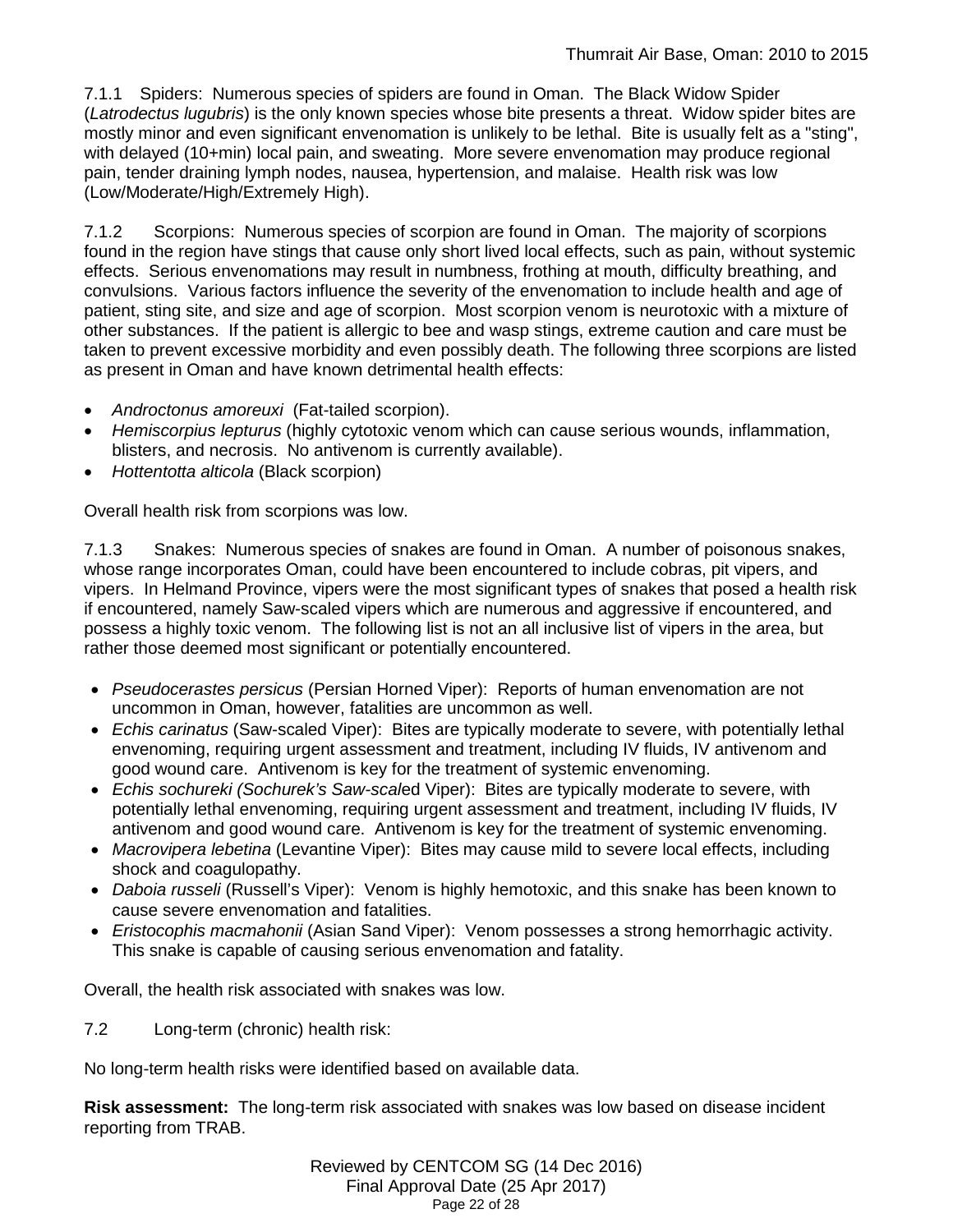**Medical implications**: Long-term health effects resulting from interaction with snakes is Low Based on efficacy of control measure as evidenced by lack of disease(s) reported in various medical surveillance data bases e.g, TMDS, MERS, DRSi as per incident reporting from TRAB.

**Confidence in the risk assessment**: Confidence in risk assessment is high based on disease(s) incident reporting from TRAB.

*[Return to Table 2](#page-5-0)*

#### <span id="page-22-0"></span>8 Heat/Cold Stress

## 8.1 Site-Specific Conditions:

Oman's climate is hot and dry in the interior and humid along the coast. TRAB is located in southern Oman, Dhofar region, approximately 71 kilometers (km) north of Salalah (nearest coastal city). The Dhofar region's climate is dramatically different to the rest of Oman due to the effects of the monsoon rains which arrive during the summer months, creating humidity and moderate temperatures of around 86°F.

March-October temperatures range from 60 degrees F (Night) to triple digits (Day). November-February temperatures range from low 50 degrees F (Night) to low 80's (Day).

#### <span id="page-22-1"></span>8.2 Heat

## 8.2.1 Heat Exposure Guidelines

The risk of heat injury is based on the Wet Bulb Globe Temperature Index as follows: **Low** (80-84.9 °F) **Moderate** (85-87.9°F) **High** (88-89.9°F) **Extremely High** (≥ 90°F)

8.2.2 Short (acute) and long-term (chronic) health risk:

**Approach:** No heat casualty, medical event reports involving heat injuries or heat stress monitoring data were available in the Defense Occupational and Environmental Health Readiness System or the Military Exposure Surveillance Library for any of the camps covered in this assessment. Accordingly, risk estimates are based strictly on existing climatologic data.

#### **Risk Summary:**

Short-term (acute) health risk: The short-term health risk of heat injury for un-acclimatized individuals (i.e. on site less than four weeks) from January-March was low. Health risk for persons with underlying health conditions may be elevated above these baselines, especially during May-September.

Long-term health risk: The long-term health risk was low.

**Medical implications:** Severity of heat injury can range from mild clinical signs such as clamminess, nausea, disorientation or headache to life threatening symptoms requiring hospitalization. Long-term medical implications from heat injuries are rare but can occur, especially from more serious injuries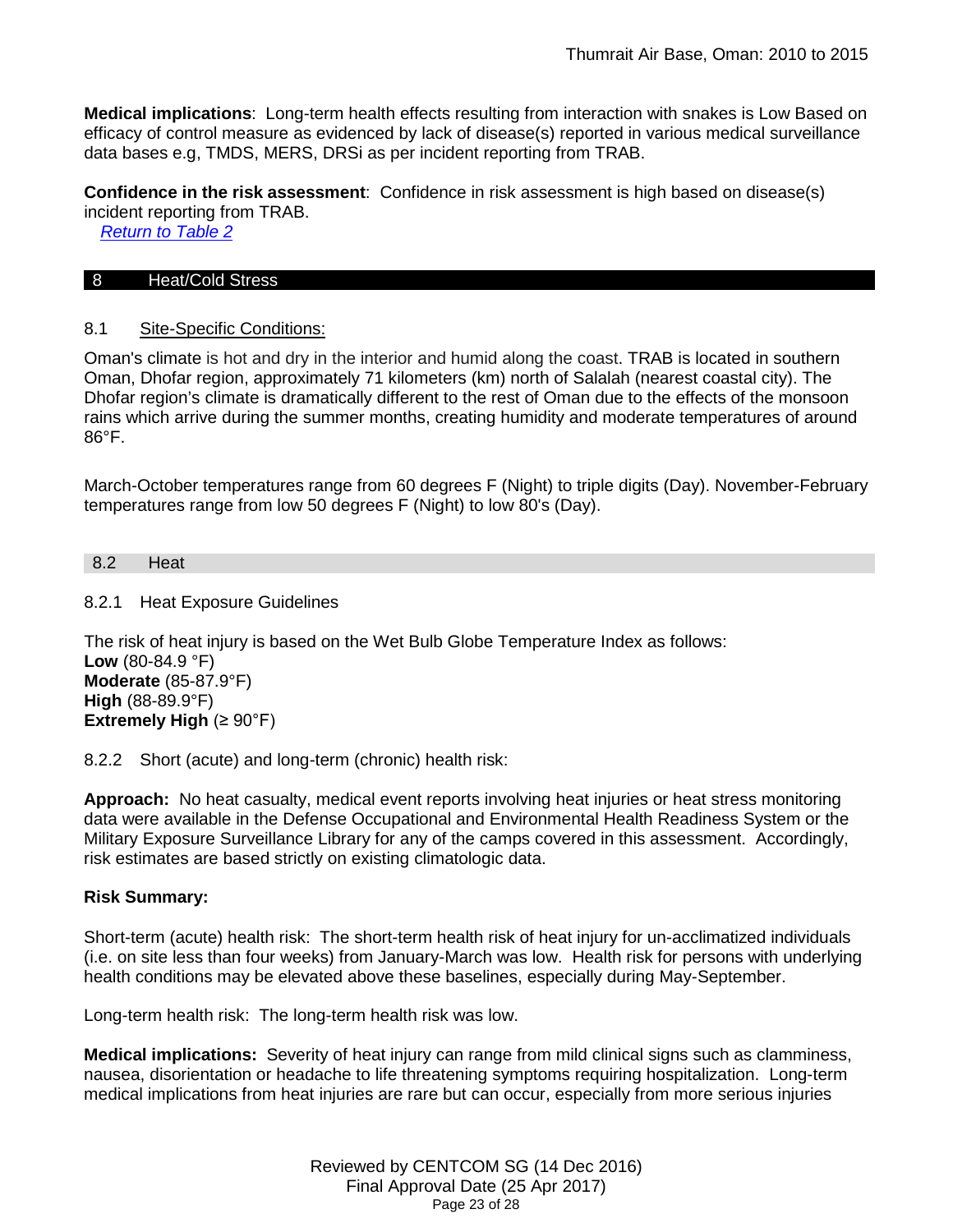such as heat stroke. Individuals with a history of heat injury, even when medical attention was not sought, are at increased risk for future heat injury; repeat heat injury may have increased severity.

**Confidence in the risk assessment**: Based on generally available information on climatic conditions and the absence of reported heat injuries, confidence in risk assessment is high. Individuals who experienced mild symptoms of heat injury may not have sought medical attention; this may lead to an underestimation of the risk.

*[Return to Table 2](#page-5-1)*

## <span id="page-23-0"></span>8.3 Cold

8.3.1 Short (acute) and long-term (chronic) health risks*:*

**Approach:** No cold injury data were available in the Defense Occupational and Environmental Health Readiness System or the Military Exposure Surveillance Library for any of the camps covered in this assessment. Accordingly, risk estimates are based strictly on existing climatologic data.

**Risk Summary**: Even on warm days there can be a significant drop in temperature after sunset by as much as 40 °F. There is a risk of cold stress/injury when temperatures fall below 60 °F, which can occur from November to February. The health risk assessment for non-freezing cold injuries (chilblain, trench foot, and hypothermia) is Low based on historical temperature and precipitation data. Frostbite is unlikely to occur because temperatures rarely drop below freezing. As with heat stress/injuries, cold stress/injuries are largely dependent on operational and individual factors instead of environmental factors alone. With protective measures in place the health risk assessment is low for cold stress/injury; confidence in the health risk estimate is medium.

**Medical implications:** The cooling of body parts may result in various cold injuries - nonfreezing injuries, freezing injuries and hypothermia which is the most serious. Toes, fingers, ears and nose are at greatest risk because these areas do not have major muscles to produce heat. In addition, the body will preserve heat by favoring the internal organs and thus reducing the flow of blood to the extremities under cold conditions. The most severe cold injury is hypothermia which occurs from excessive loss of body heat and the consequent lowering of the body's core temperature.

**Confidence in the risk assessment**: Based on generally available information on climatic conditions and the absence of reported cold injuries, confidence in risk assessment is high. Individuals who experienced mild symptoms of cold injury may not have sought medical attention; this may lead to an underestimation of the risk.

*[Return to Table 2](#page-5-2)*

| Noise |
|-------|
|       |
|       |

<span id="page-23-1"></span>9.1 Continuous

#### 9.1.1 Exposure Guidelines:

The Services have established occupational and environmental exposure limits (OEEL) for continuous or intermittent noise at 85 decibels on the A-weighted scale (dbA.) The A-weighted scale of noise measurement is used because it mimics the human ear's response to sound. All Services require that individuals routinely exposed to noise levels greater than the OEL be enrolled in the hearing conservation program. Generally, routinely exposed is defined as when the TWA exceeds 84 dB(A) on average more than 2 days in any month.

9.1.2 Site Specific Conditions: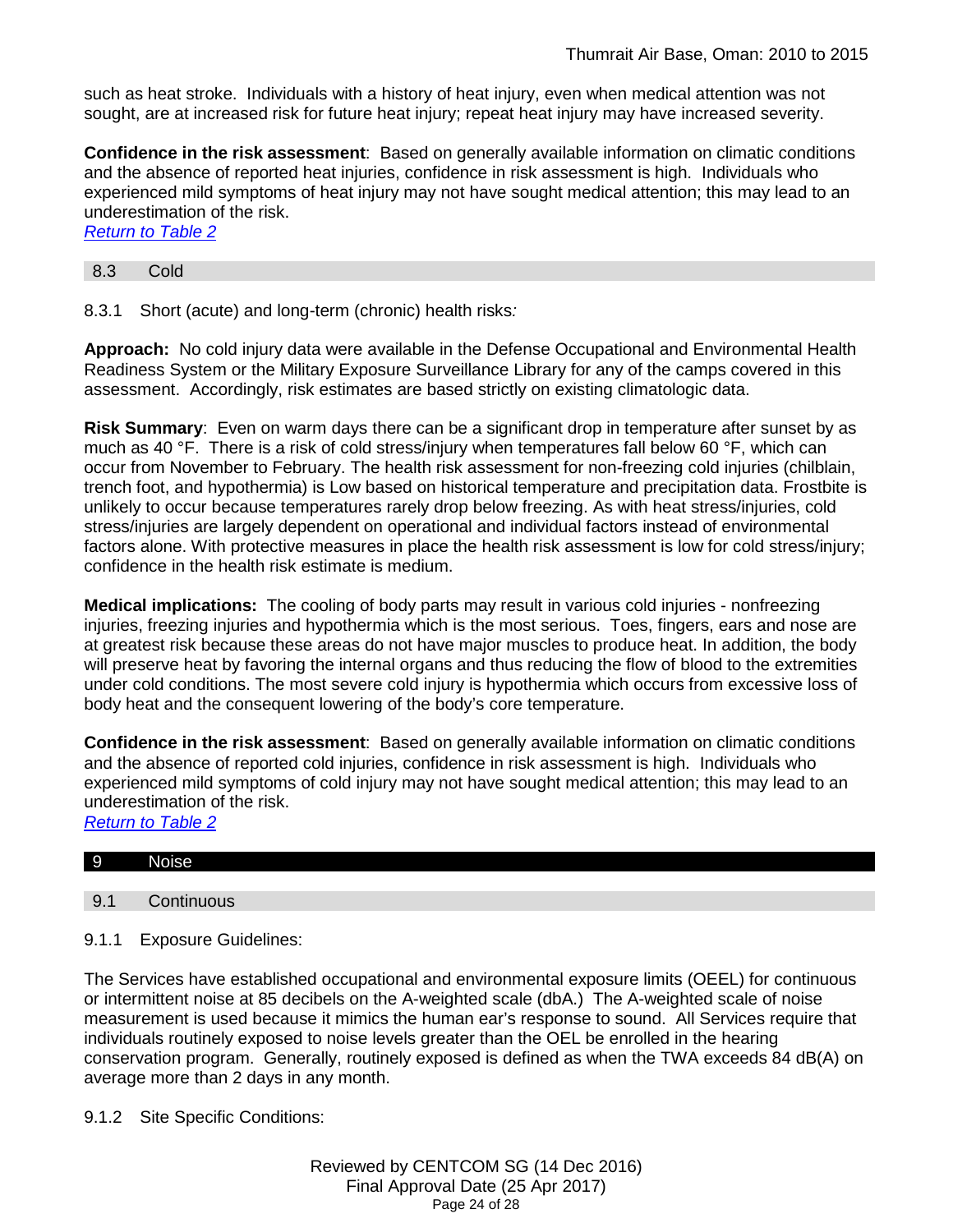Sources of potential noise include flight line operations, associated with both fixed and rotary wing aircraft, tactical generators and various hand tools in maintenance shops. Due to the inherent noise hazard in flight line operations, personnel were required to wear dual hearing protection.

9.1.3 Short (acute) and long-term (chronic) health risk:

**Approach:** Knowledge of the Service hearing conservation programs and typical sound pressure level measurements associated with the various potential noise generating sources were used to complete the health risk assessment.

Risk Summary:

Short-term health risk: The short-term risk of noise induced hearing loss with the use of appropriate hearing protection use was low. Few exposed individuals are expected to have experienced noticeable short-term health effects such as annoyance, speech interference, fatigue and temporary hearing threshold shifts during deployment.

Long-term health risk: The long-term risk of noise induced hearing loss with appropriate hearing protection use is low.

**Confidence in the Risk Assessment**: Confidence in the health risk assessment is low. Hearing protection is readily available and generally worn by individuals with known occupational exposures across the Services. However, the limited availability of information about specific noise sources and enforcement of the use of personal protective equipment diminishes confidence. Noise dosimetry was not conducted on Industrial Hygiene shops in TRAB. BE will have to rely on home station noise surveillance readings.

9.2 Impulse

No information about potential sources of impulse noise (140 dbA) or greater) was available.

9.2.1 Short-term (acute) and Long-term (chronic) health risks:

**Not evaluated**: Insufficient data exist upon which to base a health risk assessment. *[Return to Table 2](#page-5-3)*

#### <span id="page-24-0"></span>10 Unique Concerns

<span id="page-24-1"></span>10.1 DoD personnel are exposed to various chemical, physical, ergonomic, and biological hazards in the course of performing their mission. These types of hazards depend on the mission of the unit and the operations and tasks which the personnel are required to perform to complete their mission. The health risk associated with these hazards depends on a number of elements including what materials are used, how long the exposure last, what is done to the material, the environment where the task or operation is performed, and what controls are used. These process and hazards are identified and evaluated in DOEHRS for the corresponding work centers. Exposures to these occupational hazards can occur through inhalation (air), skin contact, or ingestion; however exposures through air are generally associated with the highest health risk.

**Not evaluated**: None - No data were available upon which to base a risk assessment specific to TRAB**.**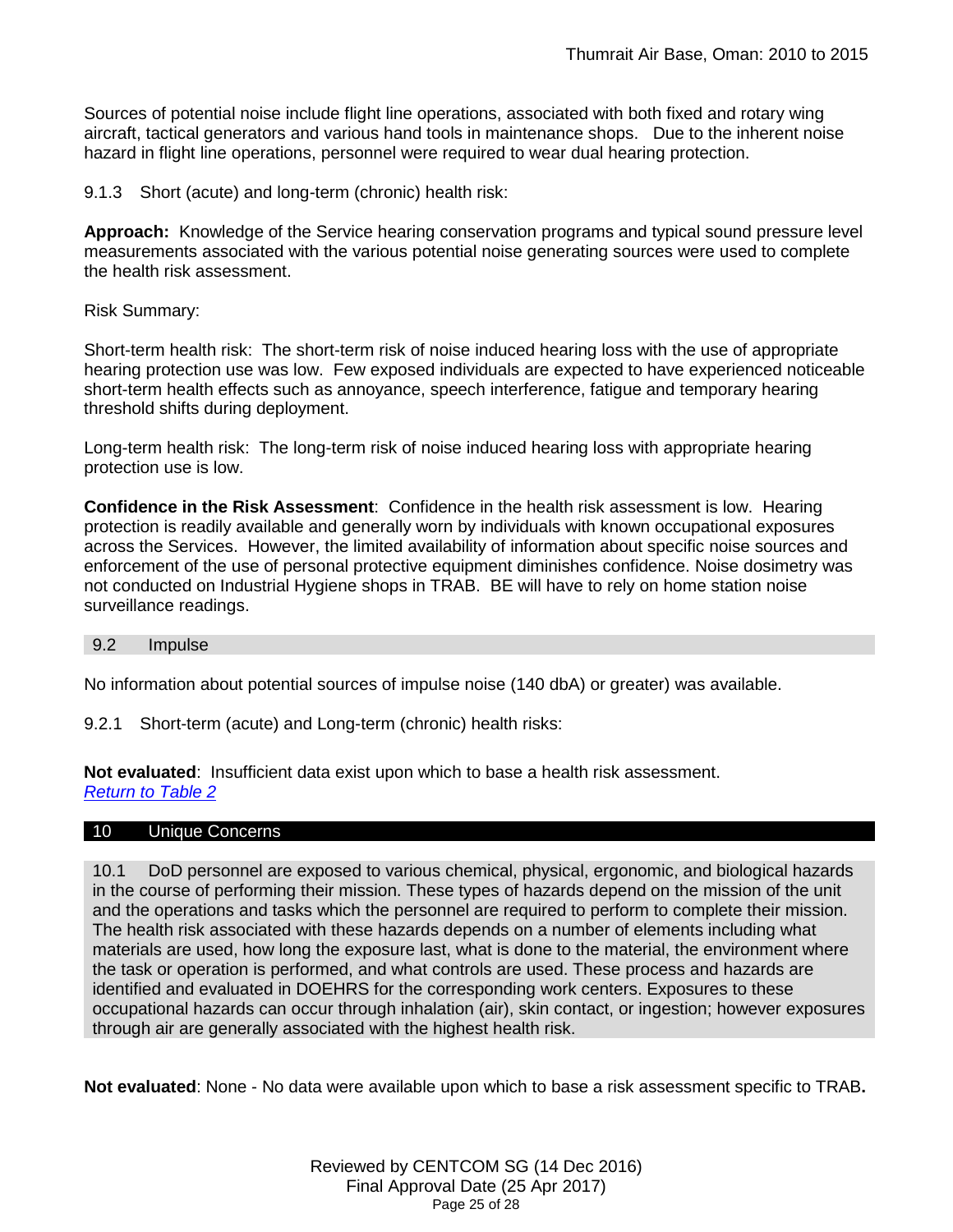**Risk Summary:** None - No data were available upon which to base a risk assessment specific to TRAB**.**

**Medical Implications**: None - No data were available upon which to base a risk assessment specific to TRAB**.**

**Confidence in the Risk Assessment**: None - No data were available upon which to base a risk assessment specific to TRAB**.**

## *[Return to Table 2](#page-6-0)*

#### 10.2 Potential Environmental Contamination Sources

In addition to environmental exposures already discussed, there may be specific occupational exposure pathways associated with aircraft, vehicle and site maintenance. Typical chemicals of concern associated with potential occupational exposures were petroleum, oils, and lubricants. No industrial hygiene data exist to document the significance of occupational exposures; however, there were typically procedures in place for storage, handling, use and disposal of hazardous materials which generally minimize health risk.

**Approach**: Based on 405 ECES Environmental, TRAB Environmental Conditions Report.

10.2.1 Short-term (acute) and Long-term (chronic) health risks: **Low**.

**Risk Summary:** None. No data were available upon which to base a risk assessment specific to TRAB.

**Medical Implications**: None - No data of were available upon which to base a risk assessment specific to TRAB**.**

**Confidence in the risk assessment**: Confidence in the risk assessment is **low**. Typical chemicals of concern associated with potential occupational exposures are petroleum, oils, and lubricants. These were generally present in relatively low volumes. Procedures for storage, handling, use and disposal of hazardous materials were in place throughout the theater of operations to minimize health risk.

## 10.3 Pesticides/Pest Control:

Both contract and military vector control personnel mitigated pests and vectors in accordance with mandated integrated pest management practices. The overwhelming majority of those efforts at TRAB were in the reduction of filth flies, rodents, and feral animals. Non-chemical measures such as exclusion measures and sanitation were first and primary efforts. Secondary measures included the use of targeted bait applications for flies and rodents, and various animal trapping methods. On-site or regional oversight was provided as available to ensure compliance with Theater, Navy, and DoD practices and regulations.

#### 10.3.1 Short and Long-term (chronic) health risk

**Approach**: The Integrated Pest Management Plan for TRAB was reviewed for compliance with DoDI 4150.07 requirements. In addition, U. S. military entomologists who served at TRAB and the Navy Entomology Center of Excellence were consulted about their knowledge of pest management activities at these camps.

**Risk Summary:** None. No data were available/insufficient data exists.

Short-term health risk: No short-term health risk was identified based on available data.

Reviewed by CENTCOM SG (14 Dec 2016) Final Approval Date (25 Apr 2017) Page 26 of 28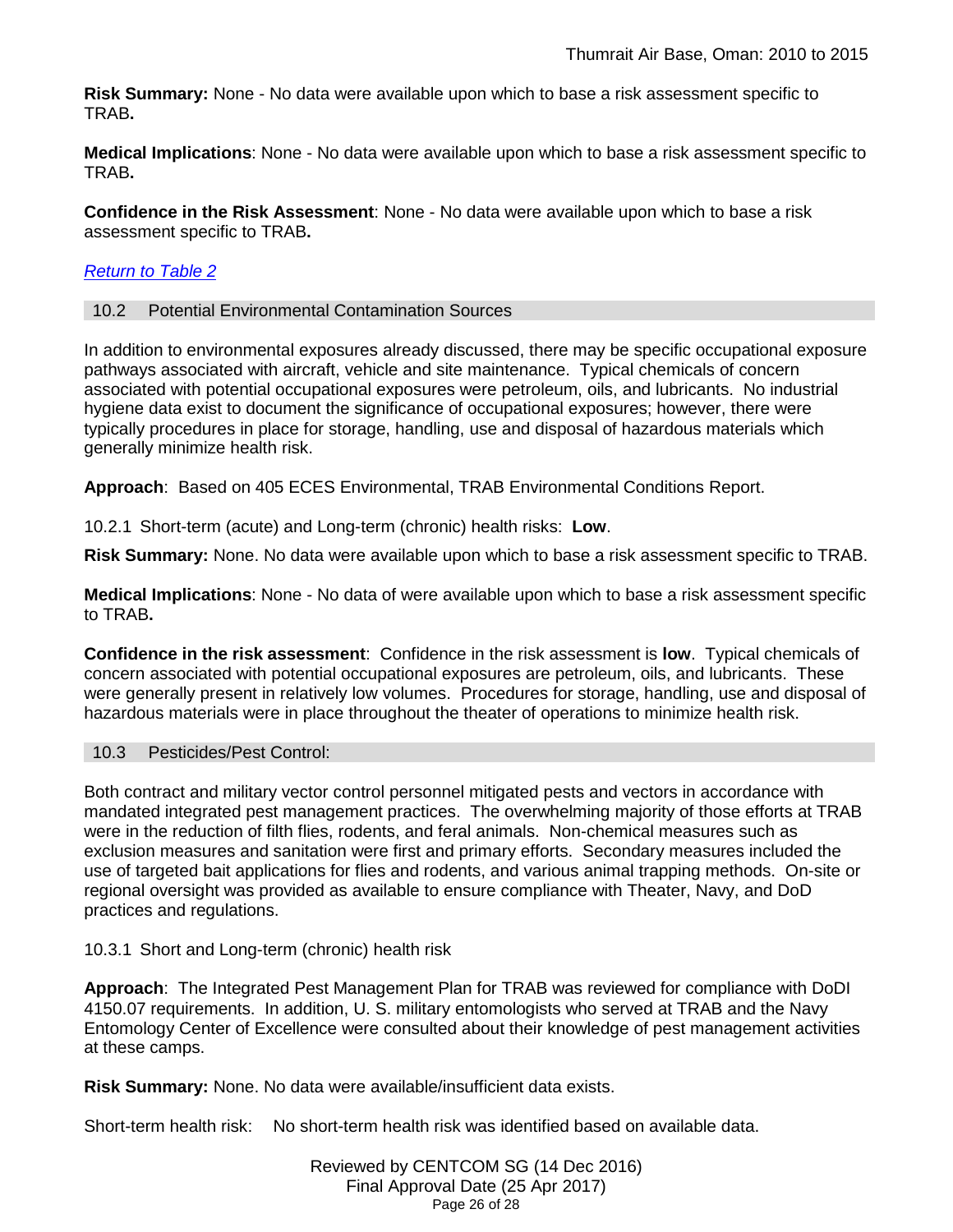Long-term health risk: No long-term health risk was identified based on available data.

**Confidence in the risk assessment**: Confidence in the risk assessment is **high**. The integrated pest management plan emphasizes non-chemical control over the use of chemical pesticides. The potential for camp residents to come in contact with improperly formulated insecticides is remote. *[Return to Table 2](#page-6-0)*

#### 10.4 Asbestos and Lead-Based Paint

10.4.1 Site-Specific Conditions:

All structures occupied by U.S. personnel during the period were erected as new and therefore, there was no issue of exposure to potential sources of asbestos containing material (ACM) or peeling paint that could contain lead.

10.4.2 Short-term (acute) health risk:

**Not evaluated**: No data exist upon which to base a health risk assessment.

10.4.3 Long-term (chronic) health risk:

**Not evaluated**: No data exist upon which to base a health risk assessment.

10.5 Burn Pit

There are no burn pits on or near TRAB.

#### 11 References<sup>1</sup>

- 1. Defense Occupational and Environmental Health Readiness System (referred to as the DOEHRS-EH database) at https://doehrs-ih.csd.disa.mil/Doehrs/. Department of Defense (DoD) Instruction 6490.03, *Deployment Health*, 2006.
- 2. DoDI 6055.05, Occupational and Environmental Health, 2008.
- 3. Joint Staff Memorandum (MCM) 0017-12, Procedures for Deployment Health Surveillance, 2012.
- 4. USAPHC TG230, June 2013 Revision.
- 5. DoD MESL Data Portal: https://mesl.apgea.army.mil/mesl/.Some of the data and reports used may be classified or otherwise have some restricted distribution.
- 6. Modification 12 to United States Central Command Individual Protection and Individual Unit Deployment Policy, 02 December 2013.
- 7. CDC. 2012. Morbidity and Mortality Weekly Report. Imported Human Rabies in a U.S. Army Soldier. May 4, 2012. 61(17); 302-305.
- 8. Armed Forces Pest Management Board: [http://www.afpmb.org/content/venomous-animals](http://www.afpmb.org/content/venomous-animals-country#Oman)[country#Oman.](http://www.afpmb.org/content/venomous-animals-country#Oman) U.S. Army Garrison - Forest Glen, Silver Spring, MD.